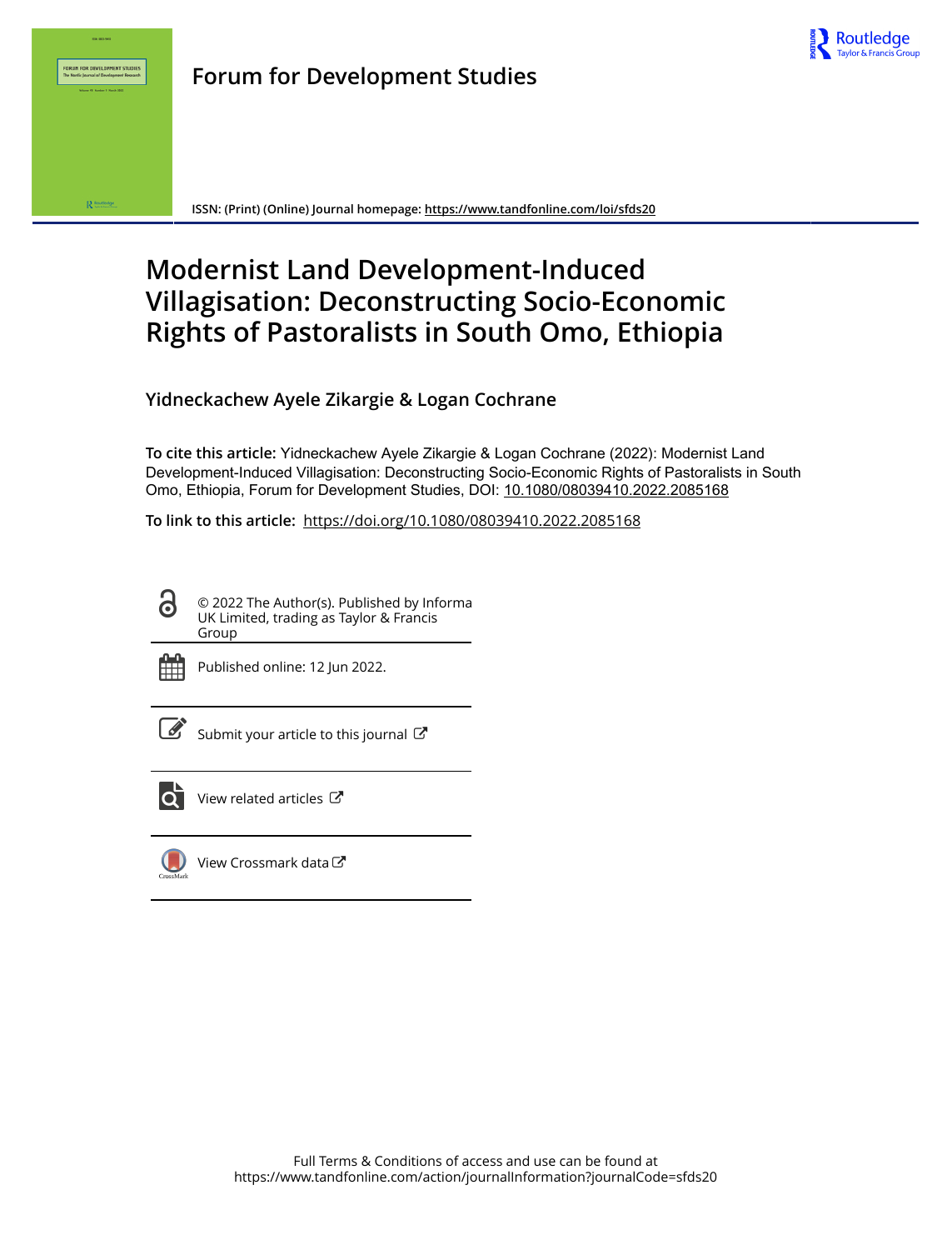

# <span id="page-1-0"></span>Modernist Land Development-Induced Villagisation: Deconstructing Socio-Economic Rights of Pastoralists in South Omo, Ethiopia

Yidneck[a](#page-1-0)chew Ayele Zikargie  $\mathbf{D}^{a}$  and Logan Cochrane<sup>[b,c](#page-1-0)</sup>

<sup>a</sup>Noragric, Norwegian University of Life Sciences, Ås, Norway; <sup>b</sup>College of Public Policy, Hamad Bin Khalifa University, Doha, Qatar; <sup>c</sup>Institute for Policy and Development Research and Hawassa University, Hawassa, Ethiopia

ABSTRACT Based on an ethnographic case study of Bodi and Mursi pastoralist responses to sugar industries in South Omo, Ethiopia, this study aimed to comprehend the approach of a modernist land development-induced villagisation programme and its effect on the socio-economic rights of pastoralists. The article probes how and why land development activities and the related villagisation programme in the pastoral lowlands created structural challenges and marginalised people's socio-economic rights. The findings establish grounded insights into the modernist nature of land development-induced villagisation and the villagecentred approach of the government in the reconstruction of socio-economic rights of the pastoralists. Integral to the state's approach are 'state-centred' narratives, guiding principles, actor participation, and outcomes of the villagisation programme. This modernist and state-dominated programme is shown conflicting goals; flawed assumptions; poor design; disregard for the complex social and environmental factors of the South Omo lowlands; and disruptive social mobilisation and implementation methods. It obstructs effective consideration of the agency, livelihood, traditions and knowledge of the pastoralists, thus leading to outcomes that deconstruct the socio-economic rights of the pastoralists.

KEYWORDS: Villagisation; basic services; socio-economic rights; pastoralists; modernism

# Introduction

<span id="page-1-1"></span>Bodi and Mursi peoples strongly emphasise their pastoral livelihoods, which is mainly cattle herding on the vast grass and forestlands of the lower Omo Valley, and shifting cultivation. For long, Bodi has an established historical, socio-economic and cultural agency and autochthonous identity with their communal land (Buffavand [2016](#page-22-0)), and the Mursi people maintained their political identity and autonomy in their territory through warfare (Turton [1999](#page-23-0)). In the post-2010 periods, however, Omo Kuraz Sugarcane Factories (OKSF) introduced wide-ranging social and environmental changes in this pastoral land. Together these four factories constitute the largest state-owned

<span id="page-1-2"></span>© 2022 The Author(s). Published by Informa UK Limited, trading as Taylor & Francis Group

This is an Open Access article distributed under the terms of the Creative Commons Attribution License ([http://creativecommons.](http://creativecommons.org/licenses/by/4.0/) [org/licenses/by/4.0/\)](http://creativecommons.org/licenses/by/4.0/), which permits unrestricted use, distribution, and reproduction in any medium, provided the original work is properly cited.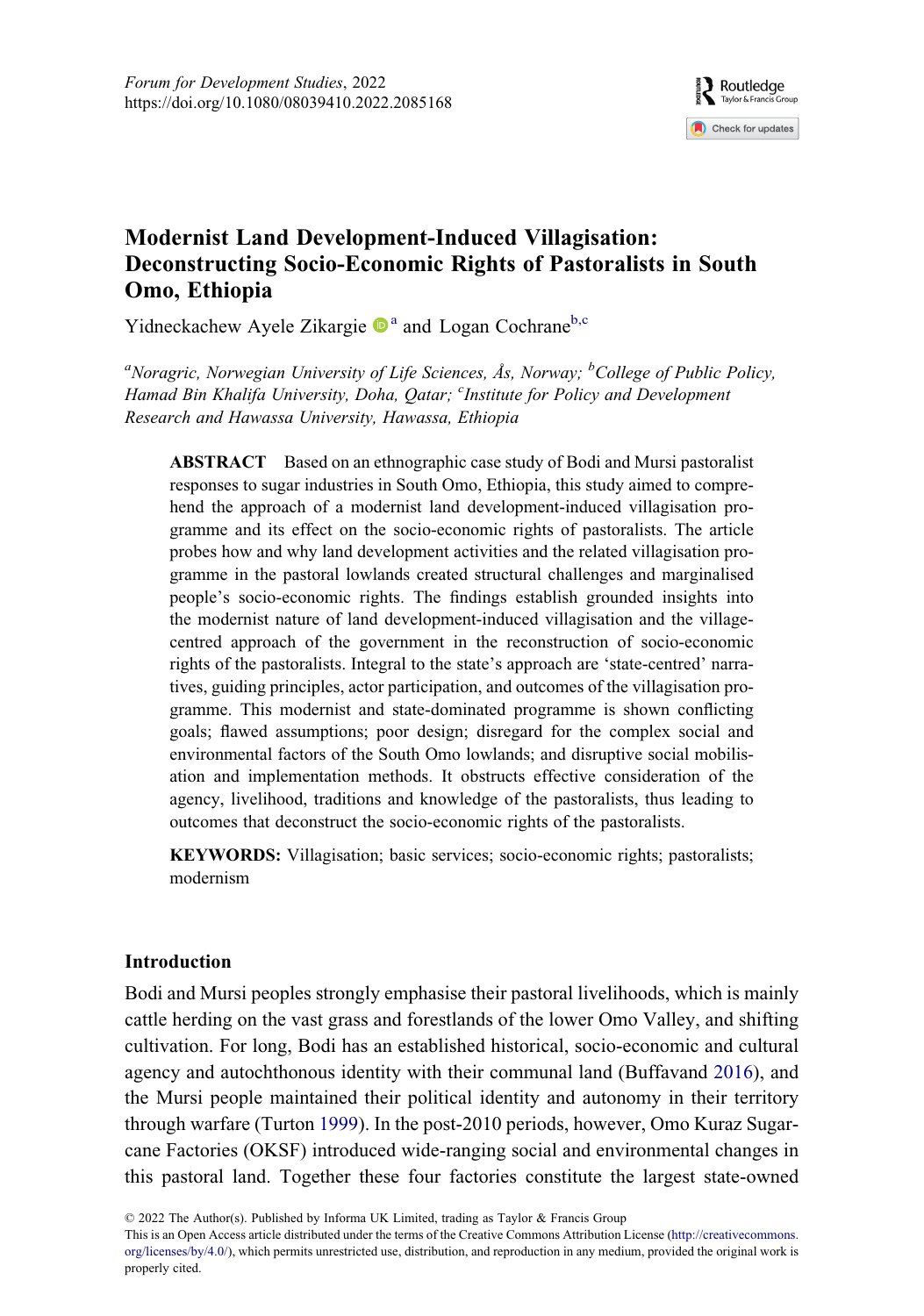<span id="page-2-2"></span>commercial farm ever developed in Ethiopia (Kamski, [2016\)](#page-22-1) that cover 245,000 hectares of pastoral land.

<span id="page-2-5"></span>In 2011, Omo Kuraz Sugarcane Factories One and Two introduced a land development-induced villagization programme in Salamago District of South Omo Zone. The programme aspires to transform the territorial based, scattered and mobile lifestyle of Bodi and Mursi pastoralists into a sedentary settlement and livelihood, by offering them 'a contentious' 'modernist' development packages. This massive social and environmental reengineering programme has affected the pastoralists living in the area. Over 2400 households of Bodi and Mursi pastoralists were resettled into six villages between 2011 and 2020 (Salamago District Pastoral Development Office [2018](#page-23-1); South Omo Zone Pastoral Development Office [2018](#page-23-2)). At the end of November 2020, due to the expansion plan for the sugarcane plantations, this resettlement programme was still ongoing. The programme imposed a non-negotiable condition on the pastoralists and assisted the state-led land development to secure enough space for sugarcane plantations. According to Pattnaik [\(2013](#page-23-3)), one may see this as 'land development-induced villagisation', since there is a direct and causal link between land development and resettlement practices. In particular, Gebresenbet [\(2021](#page-22-2): 210) correlated this causal relationship as 'two sides of the same coin'.

<span id="page-2-4"></span><span id="page-2-3"></span><span id="page-2-1"></span><span id="page-2-0"></span>The narrative of the state presented villagisation as the government commitment to realise the socio-economic rights of the pastoralists – rights-holders. Villages are the centre of rural development policies, where access to basic services is defined and presented in terms of the developmental state's commitment to ensuring access to modern development packages to improve 'living standards' (Ministry of Economic-Finance and Development [2010;](#page-23-4) National Planning Commission [2015;](#page-23-5) Ministry of Federal Affairs [2011](#page-23-6)). The Ethiopian Human Rights Commission [\(2012](#page-22-3)) assessed this programme as being a remarkable strategy to strengthen pastoralists' socio-economic rights by improving their access to basic services. The Commission reproduces the state's villagisation approach of reconstructing the socio-economic rights of pastoralists based on its narratives, principles, actor and outcomes of the programme. The government's anti-poverty and developmental goals identified villagisation as a method of consolidating 'unutilised' land and natural resources to attain the national dream of economic growth. Furthermore, according to the political discourse of the ruling party (Zenawi, [2012\)](#page-24-0), pastoralists lacked an organised social base to exercise revolutionary democracy; thus development policies aspire to create such a social base.

<span id="page-2-6"></span>The villagisation programme creates both synergies and tensions between the modernisation aspirations of the state developmental project and the socio-economic rights of the pastoralists. It provides opportunities to enhance the socio-economic rights of pastoralists, and improve their capabilities to exercise their rights, manifested as a state plan to reconstruct the socio-economic rights of the pastoralists. However, it also has the potential to displace people, disrupt long-established socio-economic and cultural preferences, and exacerbate marginalisation and vulnerability, which would result in a deconstruction of the socio-economic rights of the pastoralists.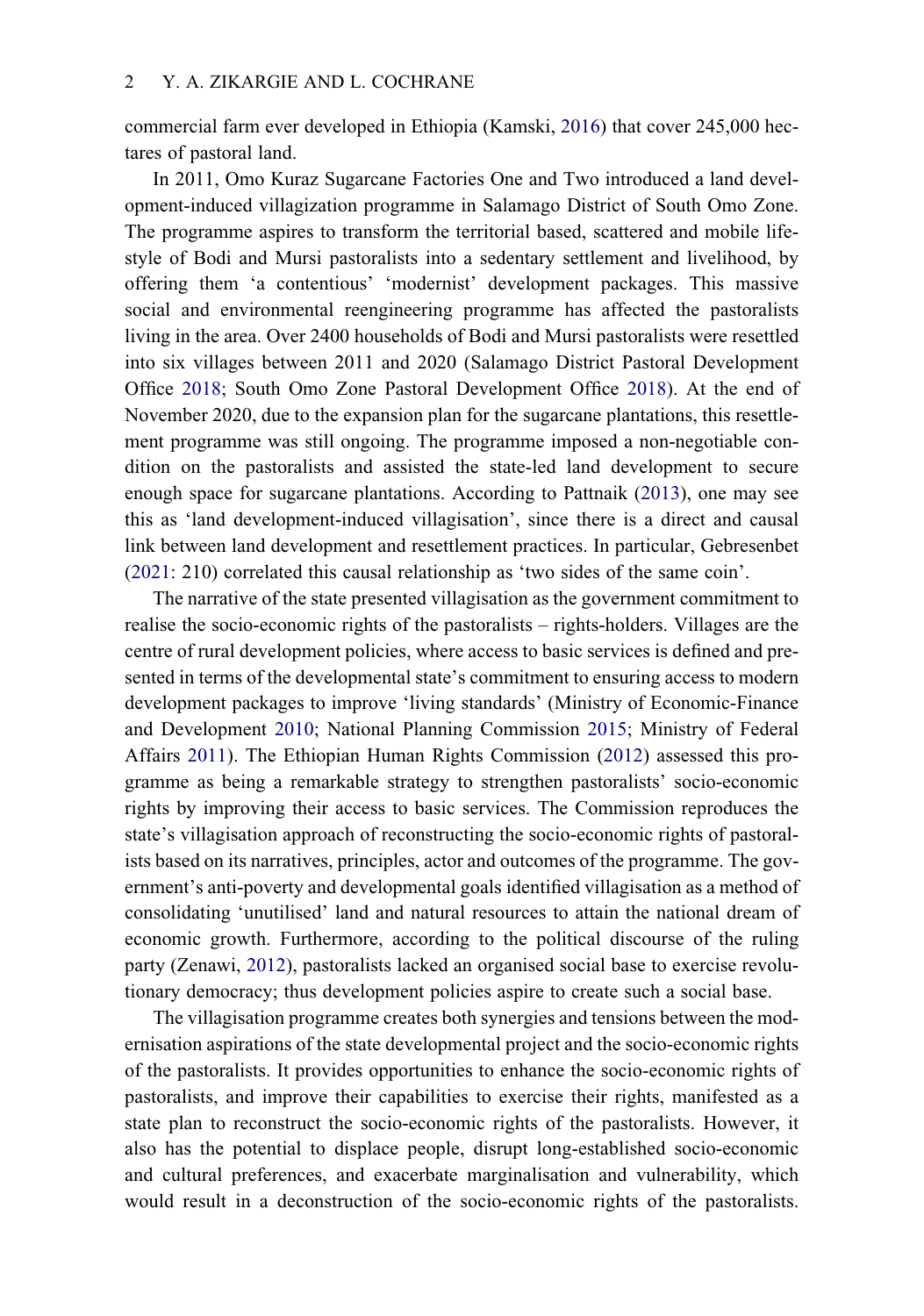<span id="page-3-8"></span><span id="page-3-6"></span><span id="page-3-5"></span><span id="page-3-4"></span><span id="page-3-2"></span>Fundamentally, the programme appears to manifest the failed modernist aspirations of the 1980s characterised by administrative ordering of nature and society (Scott [1998](#page-23-7)). Its technocratic tendencies towards technical problems and technical solutions tend to oversimplify the deep-rooted structural challenges faced by pastoralists (Easterly [2013\)](#page-22-4). Even worse, related empirical studies see the programme as a source of gross human and environmental atrocities (Cochrane and Skjerdal [2015\)](#page-22-5); unsustainable livelihoods (Eneyew [2012\)](#page-22-6); dominance over and exploitation of land and natural resources (Rahmato [2003;](#page-23-8) Fratkin [2014\)](#page-22-7); and increased vulnerability to natural calamities and conflicts (Devereux 2006; Gebre and Kassa [2009\)](#page-22-8). By comparing settled with unsettled pastoralists, Stevenson and Buffavand ([2018\)](#page-23-9) question their significance in the ability to improve food security for the pastoralists. Similarly, during fieldwork for this study, the pastoralists were found to be uncertain about their future, denouncing the importance of the villagisation programme, and raising concerns about access to sufficient grazing land and other natural resources.

<span id="page-3-9"></span><span id="page-3-7"></span>Therefore, based on an ethnographic case study of the experiences of Bodi and Mursi pastoralists, this article aims to contribute to the understanding of the Ethiopian state's approach to land development-induced villagisation and its implications on improving or obstructing the socio-economic rights of the pastoralists.. It probes how and why the programme has caused structural challenges and marginalisation of socio-economic rights of the pastoralists. Being grounded on the case study, it interrogates the state approach concerning its obligations to respect, protect and fulfil the socio-economic rights of the pastoralists. In the subsequent sections, the article introduces the research background and approach, and then it systemically discusses its findings, mainly providing insights into the state's modernist approach to land development-induced villagisation and analysing how it obstructs the socio-economic rights of the pastoralists. Finally, it presents the impacts of the modernist development approach on the socio-economic rights of the pastoralists and discusses the post-2018 policy developments in Ethiopia.

#### Background and research approach

#### Villagisation in Ethiopia

<span id="page-3-3"></span><span id="page-3-1"></span><span id="page-3-0"></span>In the post-colonial period, some African countries employed villagisation as a rural development strategy. Mozambique introduced villagisation as a method of urbanising and modernising the countryside thereby enabling rural people autonomy (Coelho [1998\)](#page-22-9). In Tazania, Nyere introduced villagisation with the concept of Ujamaa to emulate the traditional values of familyhood in his rural socialist villages' aspirations (Berstien, [1981\)](#page-21-0). In Ethiopia, through villagisation, the Derg regime attempted 'to regroup the scattered homesteads, small hamlets and traditional villages of the entire countryside into a completely new pattern of grid-plan villages, laid out in accordance with central directives' (Alex [1991](#page-21-1): 231). In these countries, villagisation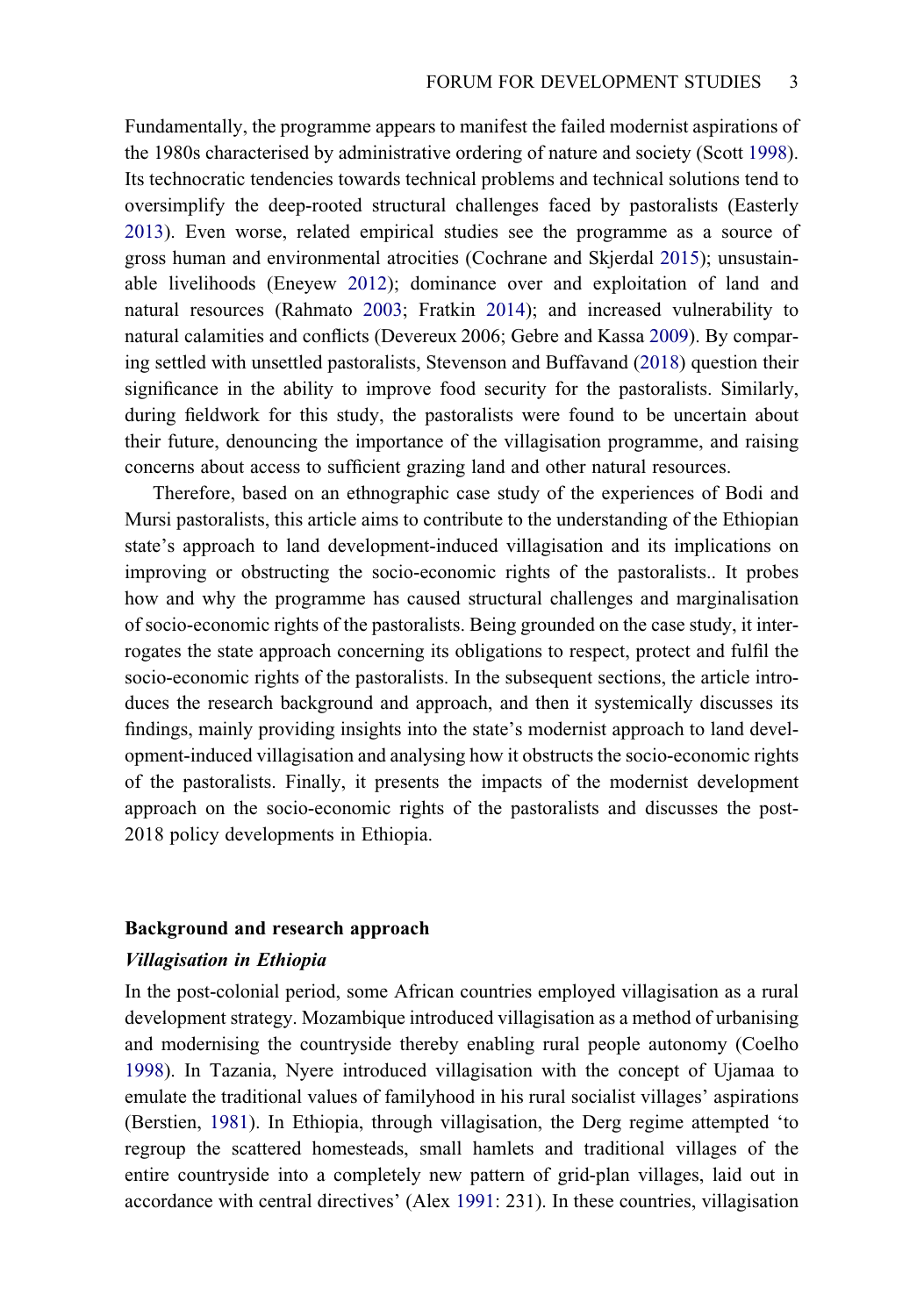<span id="page-4-1"></span>commonly displayed promises or narratives to improve socio-economic conditions, involuntary approaches, the dilemma of control or protection, and impacts on use and access to land, environment and social harmony (Gebresenbet, [2021](#page-22-2); Lorgen, [2000\)](#page-22-10).

Even though 'villagisation' and 'resettlement' concepts have different meanings and are used in different contexts, they are often confused and used interchangeably. In a rural development context, the word 'resettlement' is used to explain the broader phenomenon of moving and settling groups of people from one area to another, due to various factors. On the other hand, 'villagisation' refers to the specific process of 'moving people who live in dispersed settlements into large, government designed villages' (Stevenson and Buffavand [2018](#page-23-9)). In the Ethiopian Rural Land Administration and Land Use Proclamation, villagization is part of the state strategy to reform the 'tribe based communal landholding system' and encourage investment in the pastor-alist areas.<sup>[1](#page-4-0)</sup> Article 14 of this proclamation defines it as a 'strategy of settlement' and 'development of social services' that could bring 'a better system of rural land utilization'. The Ministry of Federal Affairs ([2011\)](#page-23-6) further explained these strategic goals of settling 'transhumant and mobile tribal groups in centralised villages, to provide them essential socio-economic infrastructure and services, to ensure food security, sustainable peace and good governance'. Therefore, villagisation is a strategy to regroup pastoral communities into villages, while resettlement relocates urban or rural people to promote development goals.

<span id="page-4-3"></span><span id="page-4-2"></span>Villagisation has been a trajectory in the history of Ethiopian rural development. In the 1960s, the Imperial Government promoted a resettlement plan to reallocate land for its modernisation projects, expand employment opportunities and increase govern-ment revenue (Rahmato [2003\)](#page-23-8). The Derg (1974-1991) made massive attempts to bring Ethiopia's traditionally scattered homesteads into 'modern' villages through resettlement and villagisation programmes (Pankhurst and Piguet [2004](#page-23-10)). This military regime permanently resettled about 1.5 million people from drought-prone areas in the north to the southern and south-western lowlands (Woldemeskel [1989](#page-23-11)). This was proposed as a long-lasting solution to food security, and better utilisation of unused land and natural resources, to accelerate rural modernisation and agricultural collectivisation of peasant associations (Rahmato [2003\)](#page-23-8). However, others saw it as a military strategy against guerrilla warfare in the north and the Somali war (De Waal 1991). Later, the Derg was forced to halt this programme, due to human, social and environmental costs and resistances (Rahmato [2003](#page-23-8)).

In the post-1991 period, the Ethiopian People's Revolutionary Democratic Front (EPRDF) early discourse rejected villagisation projects of the past. Yet later, its rural development programme consolidated villagisation on the pastoral lowlands as a development strategy by stressing anti-poverty and developmental goals. The

<span id="page-4-0"></span><sup>1</sup> House of People Representatives, Rural Land Administration and Land Use Proclamation, Proclamation No. 456/2000, six paragraph of the preamble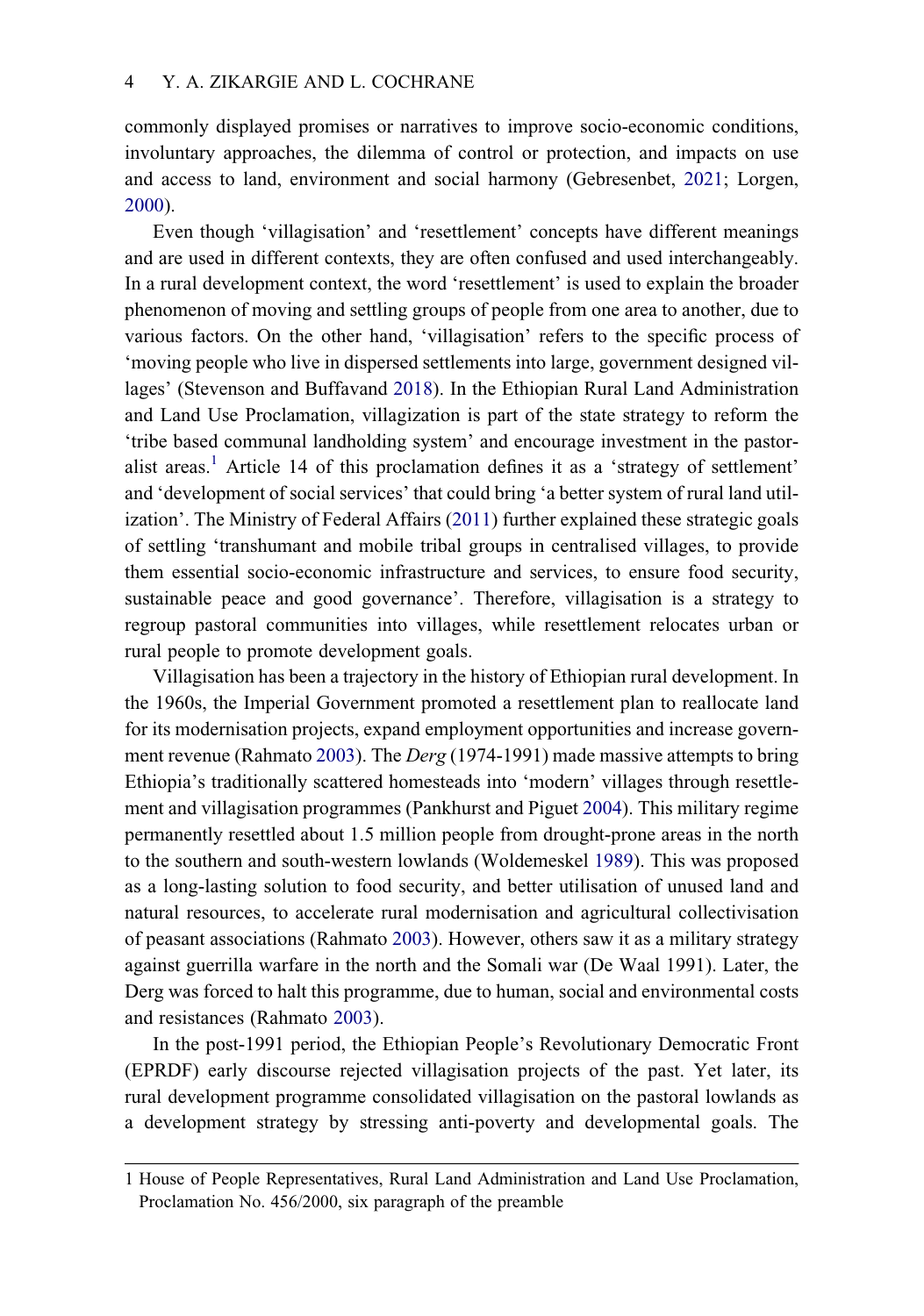<span id="page-5-3"></span>policies invoked the concept of villagisation as a method of enabling access to basic services and organised political participation of pastoral people living in sparsely populated areas. Since 2006, the World Bank has financed the programme through the Promoting Basic Services Project, which aims to expand and improve access and quality of basic services such as education, health and water supply (World Bank [2019](#page-24-1)). In the post-2010 period, villagisation has been a serious state commitment in most of the lowlands of Ethiopia including Afar, Benishangul-Gumuz, Gambela, Somali and the Southern Nations, Nationalities, and People's (SNNP) Region; the plan was to resettle close to 4 million people in all these regions between 2010 and 2013 (Inclusive Development International [2014](#page-22-11)).

#### <span id="page-5-1"></span>Villagisation in South Omo

In South Omo, villagisation was introduced in 2010 – a year before the establishment of the factories. It was heavily pushed after the land development, where the Omo Kuraz Sugar Factory One and Two sugarcane plantations brought villagisation as an ought-to-be condition for Bodi and Mursi pastoralists.

<span id="page-5-2"></span>The Pastoral Development Bureau of SNNP is the owner of the villagisation programme, but the sugar factories play a dominant role in the process. The factories assume the obligation to develop basic services infrastructure, coordinate steering committees established at regional, zonal, district and Kebele (the lowest administrative unit) levels, and mobilise and relocate pastoralists (Ministry of Federal Affairs [2011;](#page-23-6) SNNP Pastoral Development Bureau [2012](#page-23-12)). These initiatives are considered an obligation to 'compensate the pastoralists for their loss of land and natural resources'. [2](#page-5-0) Furthermore, the Public Mobilisation and Participation departments in both sugar factories engaged in the programme by establishing a Social Mobilisation Task Force. Local political actors and pastoral elites were brought into the task force to convince Bodi and Mursi pastoralists to cooperate with the land development and enter the designated villages.

The task force resettled 1429 male-headed and 987 female-headed households into six villages from 2011 to 2019 (Salamago District Pastoral Development Office [2018;](#page-23-1) South Omo Zone Pastoral Development Office [2018\)](#page-23-2). Factory One started the programme in the Gura *Kebele* by establishing four villages, namely village 1 (Koklomeri), 2 (Belelong), 3 (Elgobiya) and 4 (Gura 1) for Bodi people and a few Bacha people who entered Belelong and Gura 1. Later, in 2015/16, Factory Two introduced the Gura 2 village for Bodi people. In 2014/2015, the Romos 1 village was introduced for Mursi people. These statistical reports show an increment in participation by the pastoralists in the villagisation programme over time. In 2011/13, only 81 households entered Elgobiya and Belelong; this increased to 134 households in 2012/13 and 288

<span id="page-5-0"></span><sup>2</sup> Interview with sugar factories management, Main Town One (5 July 2019) and Main Town Two (2 July 2019, 4 and 5 December 2019)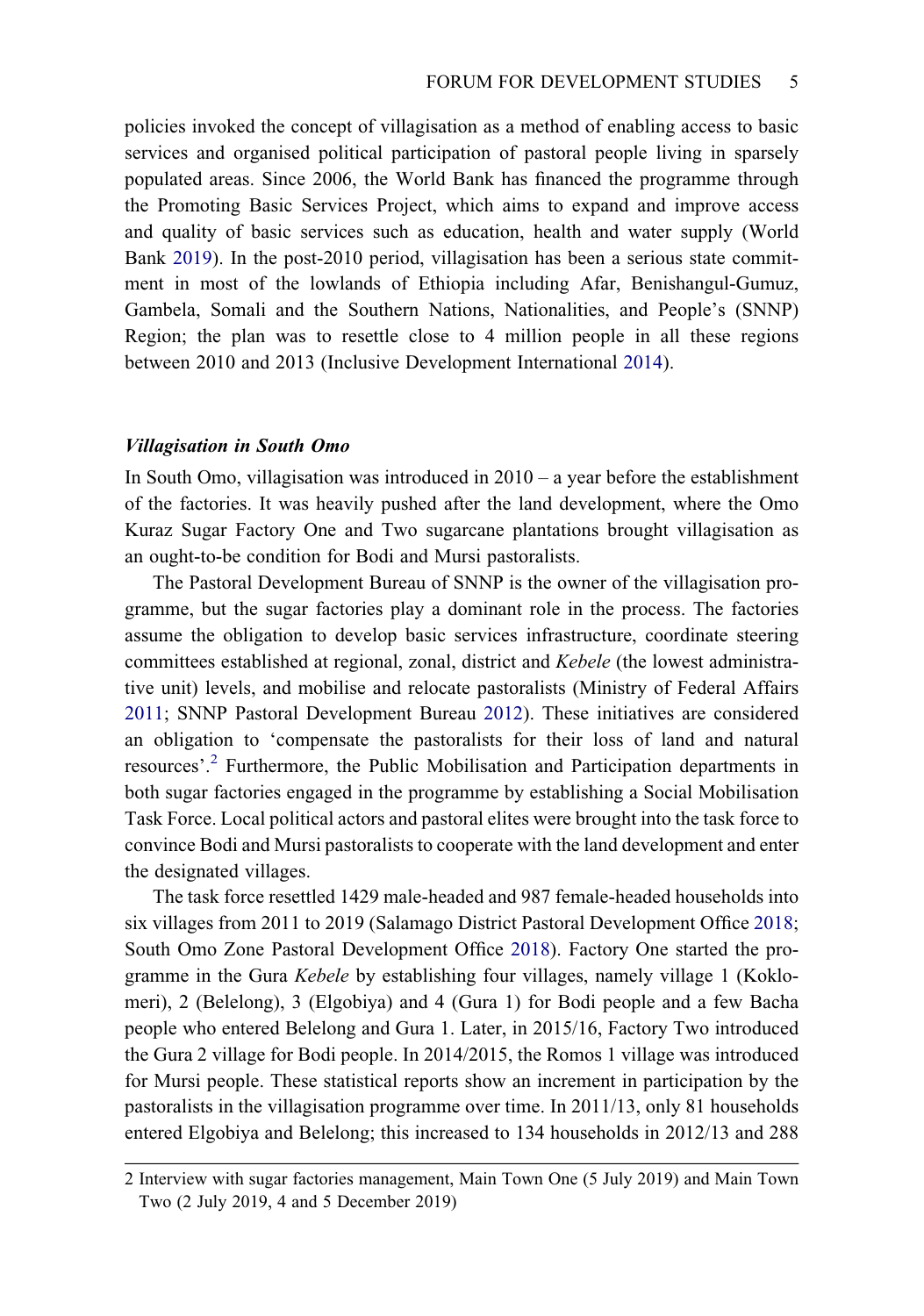households in 2013/14. The highest participation was recorded in 2015/16 when 1462 households moved into all villages. In 2017/18, 294 households were moved to Koklomeri, Gura 1 and Romos 1. Due to the expansion plan of the sugarcane plantations, the Mursi people living in Moizo-Bongozo Kebele are under a resettlement plan into Romos 1, but not realised until December 2020.

Villagisation also involves the reallocation of land and food aid. One hectare of prepared land was distributed to each resettled household, and a further hectare of land was added for every second or third wife of a pastoralist (if applicable). Every household was required to construct its traditional hut. Besides food aid, domestic utensils such as a machete, plastic water jars, cooking pans, plates and cups were distributed. The resettled pastoralists were offered the use of local basic services including water, flourmills, health and education. In return, pastoralists are required to engage in the Kebele structures and cooperatives, and participate in administering basic services such as farms, water pots and flourmills.

# Research approach

The empirical evidence in this study is based on rural and institutional ethnography. The rural ethnographic study explores individual household and group experiences of the villagisation programme in the Gura and Hailewuha Kebeles of the Salamago District. The customary bond of friendship called Jala with Bodi and Mursi men enabled collaborative ethnographic fieldwork and long-term involvement with the pastoralists. Interviews and informal discussions among elders, elites and youth were used by considering the pastoralists' experiences, including their roles and reflections on the modes, content and procedures of the villagisation programme. We also conducted observations in a variety of settings including villages, pastoralist households, farms and cattle grazing lands, and basic service utilities such as water points, schools, health centres, flourmills and agricultural extension service units. These social associations facilitated access to the institutional settings of the sugar factories to conduct institutional ethnography in the form of observations and interviews with workers, which enriched the empirical data and enabled triangulation of facts and stories. Further methods enriched the data collected for this case study, including interviews with the district, zone and regional pastoral development officers. It also involved a review of official documents, such as regional and federal government reports, policies and manuals.

The interpretation of these empirical materials constituted a grounded research approach, intending to draw grounded insights from the case study. The data analysis process involved reading the threads of field notes, identifying common themes and tracing their relationships. It draws grounded inferences by going iteratively between the transcripts, the government documents and the body of knowledge on rights-based approaches to look into the convergence or divergence of the goal, process and focus of the villagisation programme with the socio-economic rights of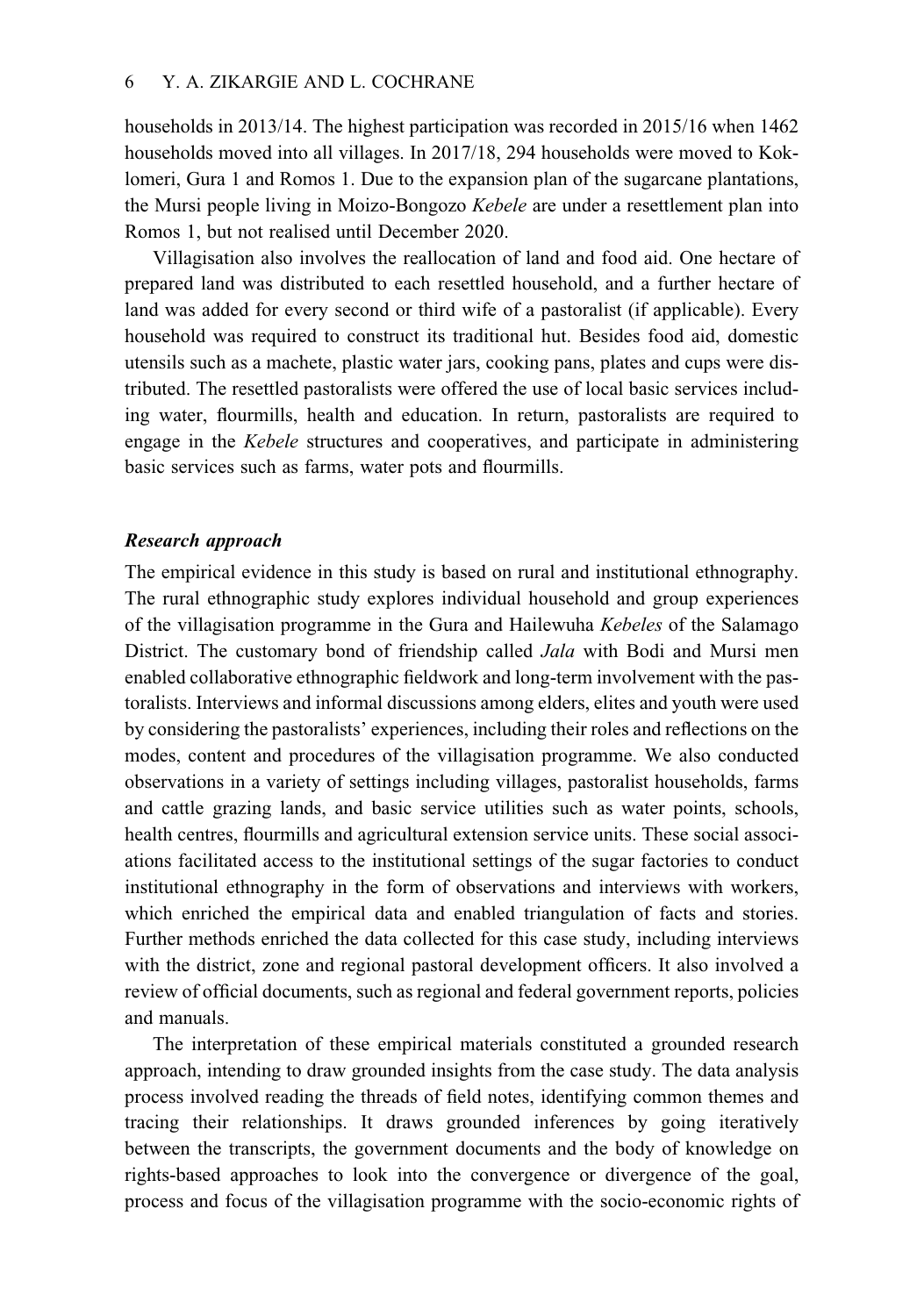<span id="page-7-4"></span><span id="page-7-2"></span>the pastoralists. Accordingly, our interpretation engaged with the approach of the government in the villagisation programme in the light of human rights strategies mainly rights programming. Rights programming involves development programme evaluation tools: 'aim, process and focus' (United Nations Development Group [2003](#page-23-13)) that embraces 'equal attention to the outcome and process' of a development (Munro [2009](#page-23-14)). Relevant to this, Inglehart and Welzel ([2005\)](#page-22-12) concept of new modernization also emulates this rights-based approach. It integrates Sen's ([1999\)](#page-23-15) capability motives in the development goals to shift into cultural self-expression values and enable people to demand and defend their autonomous choices.

<span id="page-7-3"></span><span id="page-7-0"></span>In relation to the economic, social and cultural rights of the pastoralists, this rightsbased approach is significant to articulate the positive obligations and conduct of the duty-holder or state. In the international human rights regime, the state has the obligation to respect and protect socio-economic rights, mainly the right to an adequate standard of living, social security, property, and take part in cultural life. By way of facilitation to improve or direct provision of basic services (Eide, Krause and Rosas [2001\)](#page-22-13), state also has the obligation to fulfil socio-economic rights. Concerning vulnerable groups, including indigenous people, the human rights regimes expanded these obligations to provide special protection. With this guiding rights-based approach, the investigation and analysis of this article focused on the particular salient features of socio-economic rights: the free will of livelihood, voluntary participation, access to the basic services and biodiversity, and autonomy of cultural and spiritual practices. The study also engages the global compliance strategy in a few instances, to see how the international human rights norm of 'forced eviction' retains critical force within the development programme in attempting to improve the socio-economic rights of the pastoralists. In particular, this viewpoint assisted our analysis of the reasonableness and proportionality of the state approach regarding the phenomenon of forced eviction in development-induced villagisation programmes.

# The nature of the land development-induced villagisation programme

Our critical analysis of the aim, the process of implementation and key focuses of the land development-induced villagisation programme in this case study reveals a modernist approach that was characterised by flawed technocratic assumptions, poor design, disruptive modes of implementation, and unjust and unsustainable outcomes. Accordingly, the following sections discuss the particular defining elements of the modernist nature of the villagisation programme. Flawed assumptions and poor design.

<span id="page-7-1"></span>The concept of 'flawed assumptions' embedded in villagisation policy (Gebeye [2016\)](#page-22-14) is an observable reality in the land development-induced villagisation programme in this study. The sugarcane plantations have the ultimate goal of modernising and transforming 'traditional' small-scale pastoralist livelihoods into settled agrarian and labourer lifestyles. They narrate and present settled agriculture as a 'civilised' livelihood option. Irrespective of the pastoralists' contexts and choice of settlement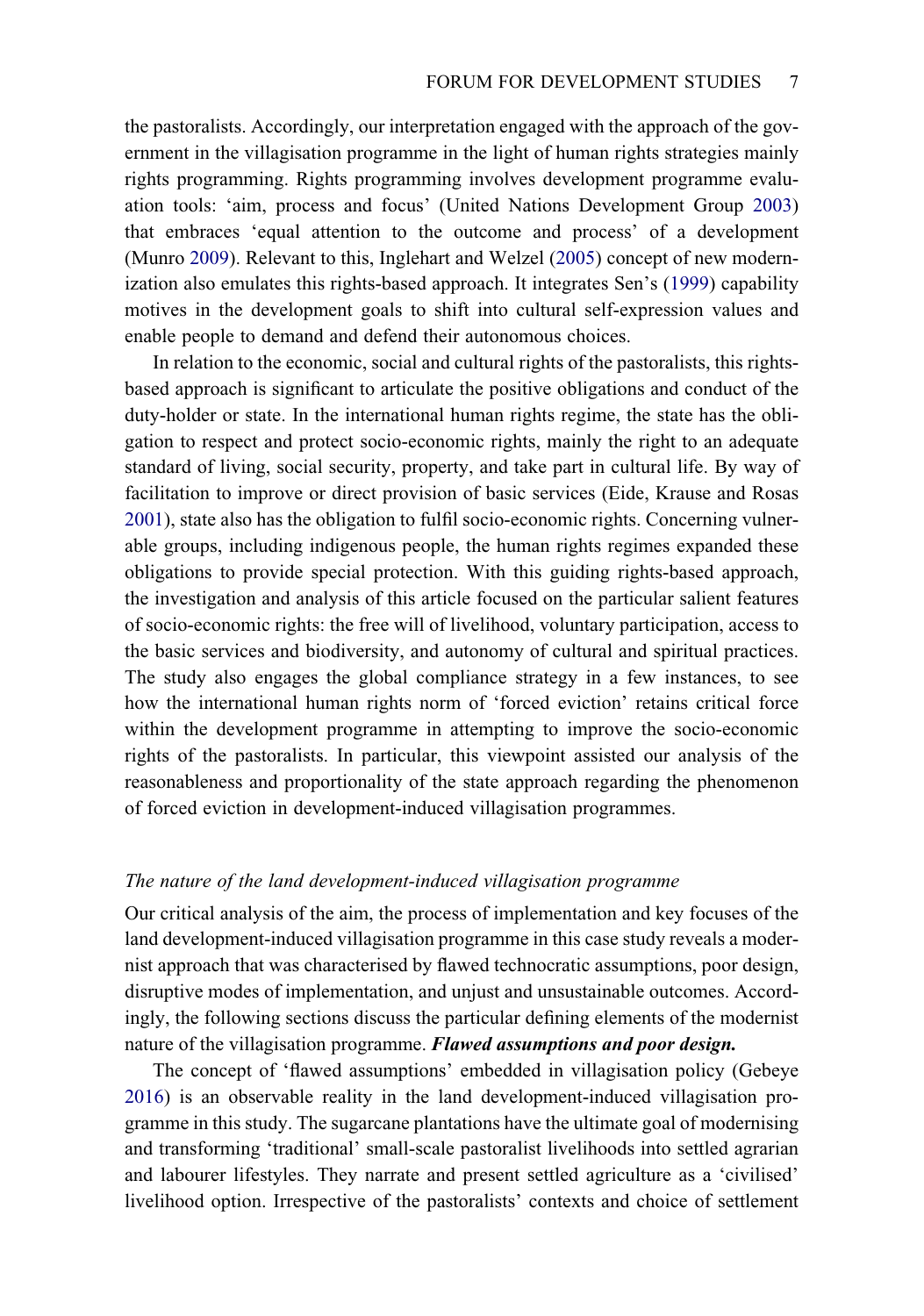patterns and livelihoods, the villagisation programme invokes sedentary livelihood as an 'ought-to-be condition'. Such flawed assumptions are the result of technocrats' prescriptions based on an exogenous 'modernisation' desire. Perhaps, as Fratkin [\(2014](#page-22-7)) claims, villagisation serves the technocrats, and land development is a tool to reorganise the rural population and the environment, thus extending their administrative and political control over the land. As the empirical case materials suggest, the essential goal of the programme is not to improve socio-economic conditions for the pastoralists – rather it is to control settlement patterns and create open space for the sugarcane plantations.

Most importantly, the villagisation programme is not consciously designed by considering the multi-dimensional reality of the pastoralists. The villagisation manuals openly claim that pastoralism is 'traditional' and 'backward', and strongly demand that the community should change their livelihood patterns by introducing villagisation as an exclusive alternative. The manuals stress the importance of the 'water-centred villagisation programme for the improvement of the socio-economic conditions of the pastoralists'. Based on this principle, the regional, zonal and district political cadres and the task force continuously preach and demand that the pastoralists should change their way of life, cope with modern and settled agrarian practice, send their children to school etc. Furthermore, the Amharic term zemecha refers to a 'campaign', but its idiomatic expression vividly describes the observed phenomenon of unconsciousness towards the pastoralists' multi-dimensional reality, as well as the aggressiveness of the social mobilisation process in implementing the villagisation programme.

<span id="page-8-1"></span><span id="page-8-0"></span>In the beginning, the land development project and its villagisation programme lacked a baseline study (Turton [2012\)](#page-23-16), so three years after relocation, an environmental impact assessment was conducted (Ethiopian Sugar Corporation [2014](#page-22-15)). The assessment acknowledged the environmental costs of relocation, but barely considered the social impacts and mitigating methods, besides a generic proposal for a resettlement action plan. However, except for numeric plans of the village and household relocations, it is hardly possible to say that the programme has been consciously designed, nor is it attentive to the pastoralists' socio-economic context and rights.

# Emotionality and disruptive modes of implementation

In a discussion with some members of the task force, we noted the following experiences that expound the drastic, disruptive and emotional aspects of the programme implementation:

In January 2012, for the first time, the task force found 60 Bodi pastoralists, who agreed and entered Elgobiya village. Upon their arrival, they found nothing except a few unfinished infrastructures. It was dry time but there was no water; the promised basic services were not there. The task force members ran into the district and sugar factory officials. After a long exchange, they were instructed to allocate residential land for each household in the village, ask the pastoralists to construct their huts,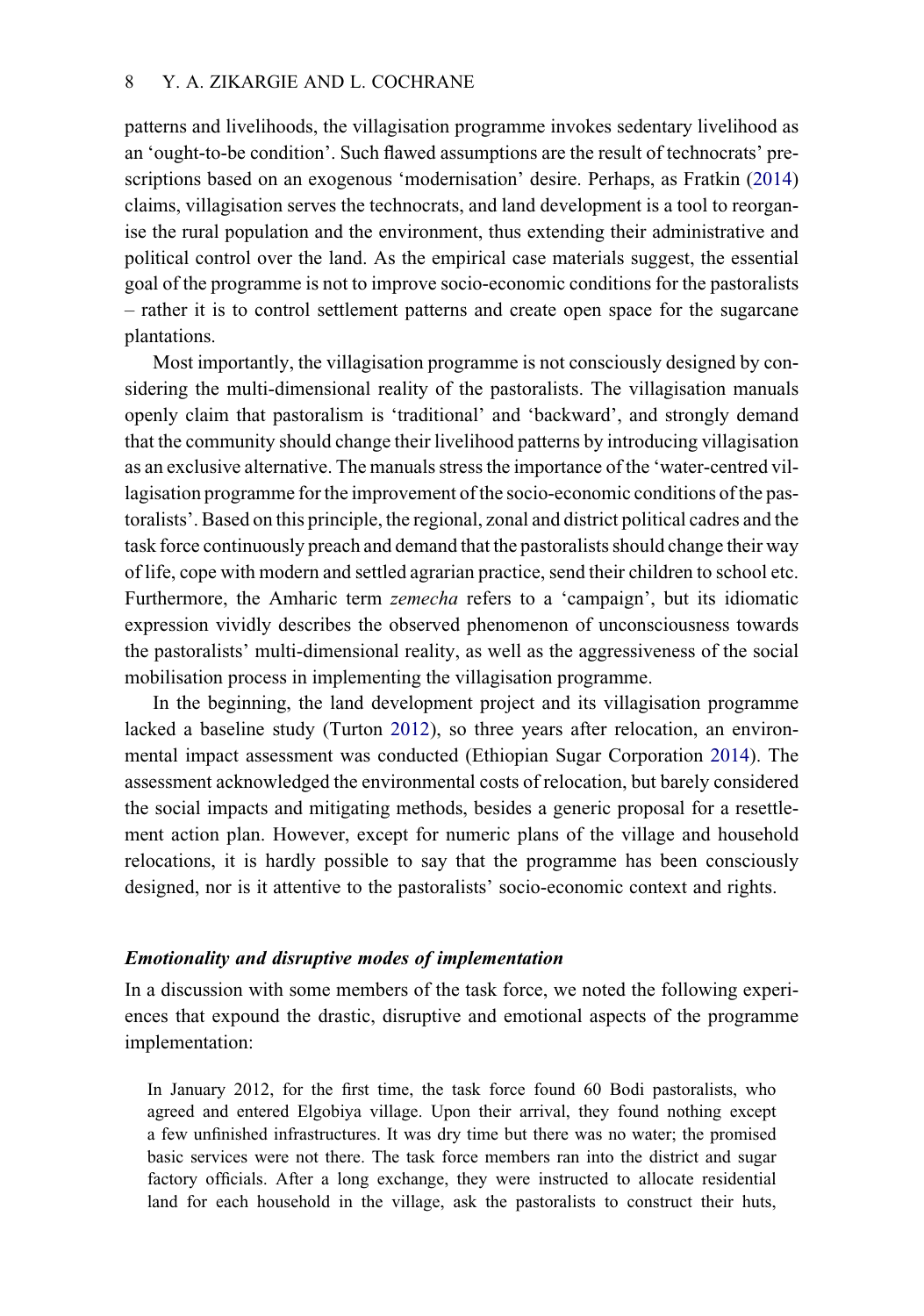and promise to provide food and household utensils by the next day, but only to those who had begun building huts. The pastoralists were tired and frustrated, and they had no choice except to settle in the shade of bushes and trees. A few members of the task force remained and stayed with the pastoralists overnight. They assisted the men in cutting bushes, making shade and creating comfortable areas; while the pastoral women foraged the maize and shared it with all. At night, during fireside talk, the taskforce members were ashamed and kept silent, but the pastoral youth kept asking about basic services, promises and their future. On the second day, the sugar factory trucks brought food and household utensils. After distributing the aid, the factory plantation workers were shown the farms and irrigation canals designated for the pastoralists. Finally, they departed after promising to follow up and ensure the functionality of the social service utilities. With some improvements, the programme continued for seven consecutive years with increasing participants, but they all remained confused. A few weeks later, the pastoralists started deserting the villages, and the basic services deteriorated or became ruined.<sup>[3](#page-9-0)</sup>

According to this fieldwork note and a key informant reply, many of the programme activities are 'carried out emotionally in a zemecha form and lack systemic engagements'. [4](#page-9-1) They are heavily loaded with 'awareness creation' and 'social mobilisation' campaigns, with the aim of influencing pastoralist decisions in favour of the land developments and villagisation programme. The campaign raised expectations among the pastoralists by narrating the potential advantages of the villagisation programme, and promising to deliver water-centred and well-functioning villages, offering the 'potential of economic opportunities available for the pastoralist in the sugar industries'.

Unfortunately, on the ground, the implementations are neither goal-oriented nor decent, and the promised basic services (including animal and human health centres, water services, agricultural extension services, schools, transports, and roads) are either not ready or dysfunctional. In the beginning, the sugar factories and their task force supported the functioning of the basic services. However, later, the factory management reduced its role by alleging that 'it is a business corporation that owes corporate social responsibility' and stressing the obligation of the district administration to oversee the functionality of public institutions.<sup>5</sup>

The finding in this study manifests a disruptive implementation approach that rushes to move pastoralists to the resettlement villages based on a one-time commitment, with observed emotionality, poor coordination, and lack of follow-up.

<span id="page-9-1"></span><span id="page-9-0"></span><sup>3</sup> Interview with pastoralist men working for Sugar Factory One, Main Town (5 July 2019)

<span id="page-9-2"></span><sup>4</sup> Interview with sugar Factory Two management, Main Town Two (2 July 2019)

<sup>5</sup> Interview with sugar factory managers at Main Town One (5 July 2019) and Main Town Two (2 July 2019, 4 and 5 December 2019); Interview with the Head of Public Organisation, Relations and Social Affairs Directorate, Factory Two (2 July 2019)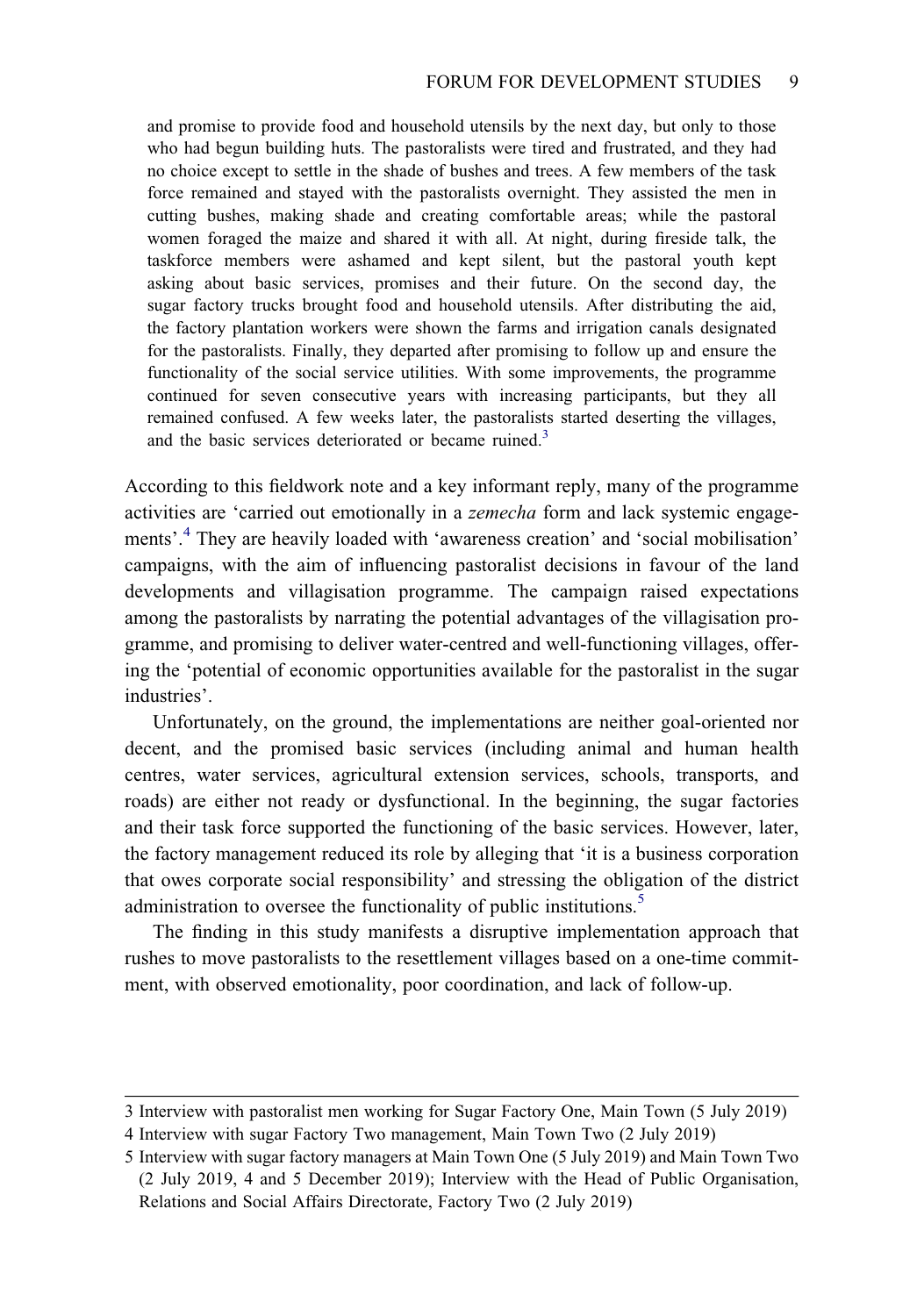#### Unjust and unsustainability

Several times, government men asked us to move to the new villages. As they told us, the village will offer us water abundantly, we will drink clean water, our cattle will no longer travel long distances to get water … . They promised to change the way we live. Health clinics will be there if we get sick, every village will have animal health services freely … They asked us to learn and adapt to cultivating our land with irrigation, to send our children to school, to take our products to market, to use modern transport, to cultivate sugarcane ... We said 'let's see' and we entered the villages ... They talk, talk, talk … but none of that is real … We see that Konso people are invading our land; the sugar factory is expanding. So, most of us left the villages to return to the remaining  $land \t\t 6$  $land \t\t 6$ 

This story vividly portrays the unjust and unsustainability of the programme regarding the pastoralists' livelihood choices and their social, cultural and spiritual values. Culturally, their settlement patterns are widely separated; they graze their cattle separately and maintain their pride by living across distances according to their lineage and preferences. Village settings are also inappropriate for pastoralists' ritual practices since traditional leaders should not live together in a confined specified space among ordinary people, with their ritual utensils and practices.

The pastoralists contest state controls and the idea of structured social settings, finding themselves more vulnerable and insecure against enemies. They see resettlement villages as a state intervention to control pastoralists, as opposed to traditional strategic methods of securing themselves, controlling the movement of their enemy, and administering family, cattle and grazing land by keeping distance and pride among their men. A pastoralist said 'we fight among our neighbours; we should inspect if our neighbours are coming to attack and raid our cattle … culturally we believe that living closer by is unhealthy for us  $\ldots$ .<sup>[7](#page-10-1)</sup> Thus, the programme sustained the past challenges observed by Pankhurst and Piguet [\(2004](#page-23-10)), including autonomy, vulnerability to insecurity and social harmony.

Furthermore, the programme has encountered environmental sustainability issues. For instance, in the beginning, basic service infrastructure was developed by using agro-stone; however, this was neither compatible with the environment, nor could it withstand the wind, extremely hot and changeable environment, and termites. The agro-stone houses were easily ruined, then honey bees colonised them and pastoralist children destroyed them while hunting for honey, only buildings constructed with con-crete and cement withstand the local environment.<sup>[8](#page-10-2)</sup> As the result, most of the constructed basic services are found either ruined, dysfunctional, unjust or unsustainable.

<span id="page-10-1"></span><span id="page-10-0"></span><sup>6</sup> Interview with a Bodi man, Gura 1 village (4 June 2019)

<span id="page-10-2"></span><sup>7</sup> Interview with a Bodi man, Arbujo (4 June 2019)

<sup>8</sup> Interview with the then Salamago District Administrator, Hana (9 July 2019)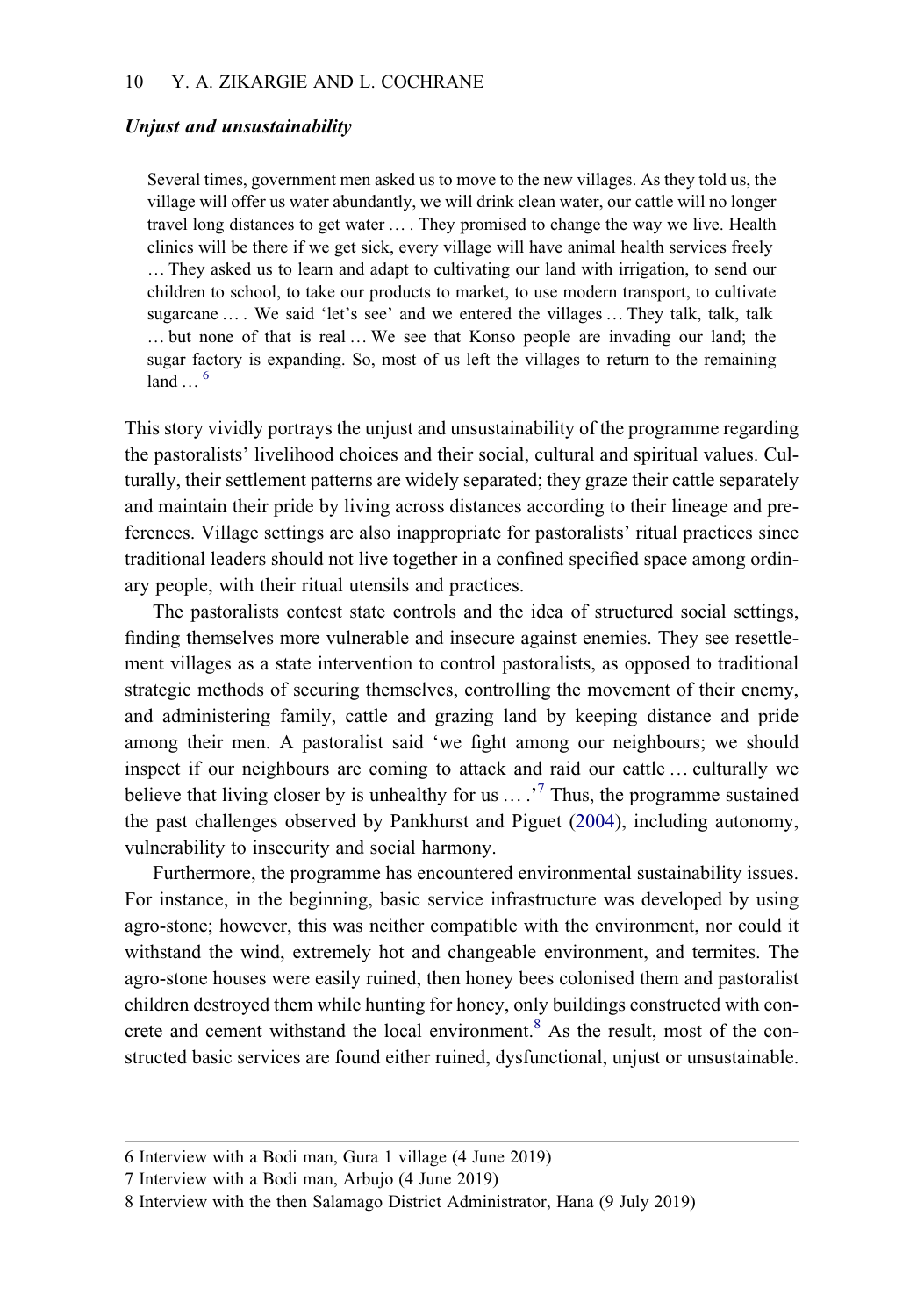#### Village-centred service, governance and rights

Ethiopian rural development policies and practices define villages as the smallest social structure necessary to exercise organised political participation and improve socio-economic conditions for rural people. In exercising revolutionary democracy, the former ruling party (EPRDF) assumed that pastoralists lack an organised social base (such as permanent villages); and their development policies aspired to transform pastoral livelihoods, thus creating such social bases (Zenawi [2012\)](#page-24-0). Key development goals in promoting village-centred permanent livelihoods were not only to enhance pastoral people's access to basic services but also to deepen government structures in pastoral territories. The pastoralists' access to basic services is defined in terms of the developmental state's commitment to ensuring the 'economic beneficiary' and 'access to the modern development packages' and thereby improving the 'standard of the life' (Ministry of Economic-Finance and Development [2010](#page-23-4); National Planning Commission [2015](#page-23-5)). Thereby, the government authorised a 'village centred', settled, agrarian mode of socio-economic development, with expectations of political participation by a given community.

Based on these policy discourses and reports on the large-scale land development projects, the Ethiopian Human Rights Commission ([2012\)](#page-22-3) acclaims the government's approach to villagisation and how it has 'remarkably improved' the socio-economic rights of pastoralists. Similarly, this ethnographic case study on the state-led, land development-induced villagisation programme illuminates related approaches of the state. However, in practice, the desire to enable the socio-economic rights of pastoralists has been entangled in its modernist development approach. Therefore, this section establishes the modernist approach of the state to construct the socio-economic rights of pastoralists and its apparent deconstruction outcomes, by analysing statecentred narratives, guiding principles, actor participation, and outcomes of the villagisation programme.

#### Narratives on villagisation

<span id="page-11-0"></span>State narratives present the origin of the villagisation programme as a development strategy to meet the socio-economic development needs of the pastoral community, address environmental changes, and balance settlements with resources according to the national desire. The principles adopted under the rural development strategy include the appropriate utilisation of agricultural land, the expansion of human resources to the agricultural sector, and the encouragement and support of diverse agricultural methods in different agro-ecological zones (Ministry of Economic-Finance and Development [2003](#page-22-16)). The development policies pursue the allocation and use of agricultural land for commercial agricultural investment and use; and hence they opt for the identification, preparation and transfer of land, making villagisation the ultimate reality.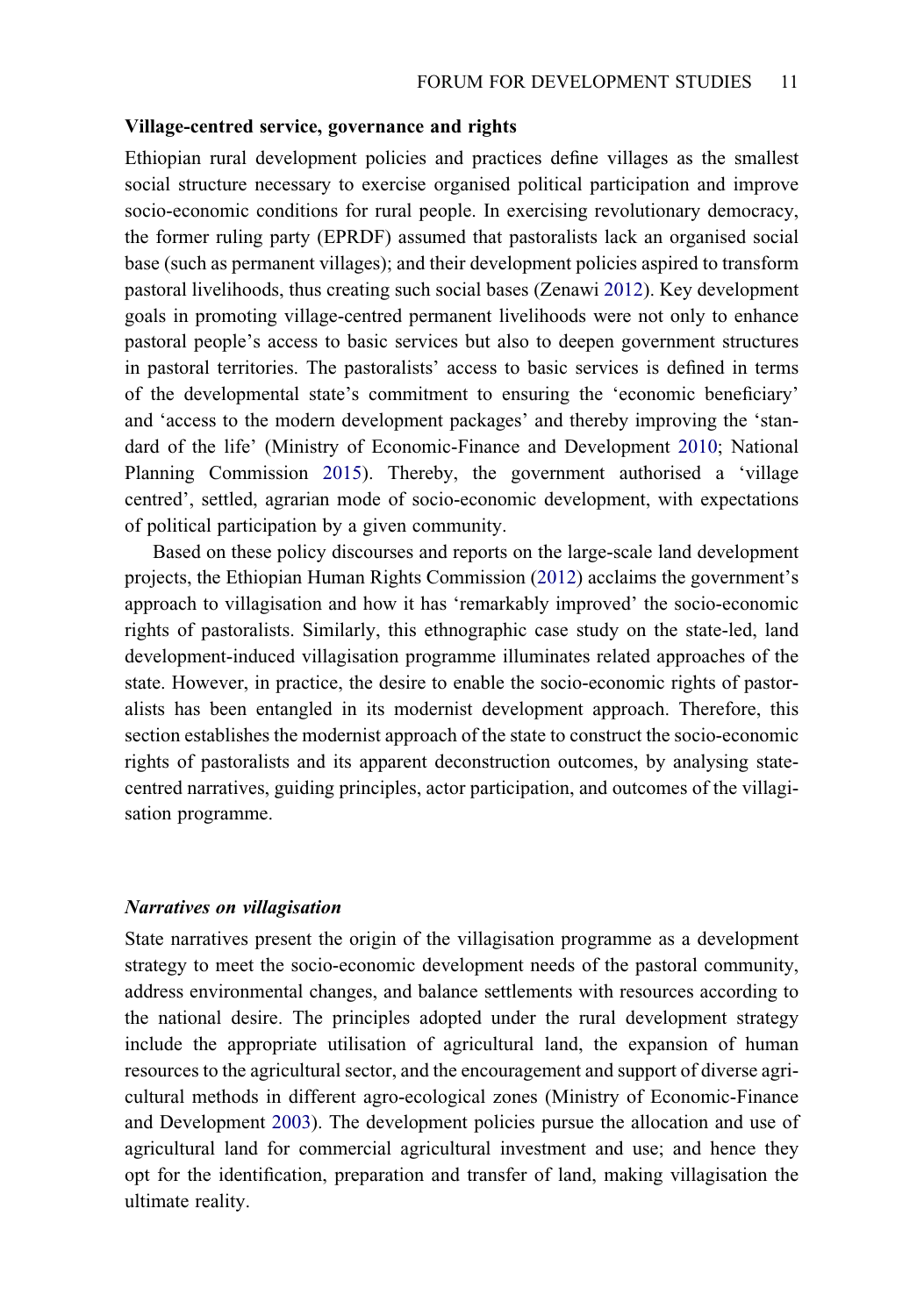#### 12 Y. A. ZIKARGIE AND L. COCHRANE

A Plan for Accelerated and Sustained Development to End Poverty (PASDEP) identified growth corridors based on agro-ecological zones in the pastoral lowland areas, to serve as growth centres (Ministry of Economic-Finance and Development [2006\)](#page-23-17). Growth and Transformation Plan One (GTP 1) identified 5.1 million hectares of land on the extensive pastoral lowlands for irrigation (Ministry of Economic-Finance and Development [2010](#page-23-4)); similarly, GTP 2 increased the identification and transfer from 2.4 million hectares in 2014/15–3.1 million hectares by the end of 2019/20 (National Planning Commission [2015\)](#page-23-5). Thus, villagisation became an instrument for this development strategy and investment in the pastoral lowlands, as a result of land preparation and transfer.

<span id="page-12-2"></span>Similarly, the Ministry of Agriculture ([2013\)](#page-22-17) policy framework presents villagisation as a method of ensuring accelerated, equitable and sustainable development of pastoral lowlands and regions that require special support. In particular, the manuals that guide the villagisation programme defines its aim as state commitment to improving living conditions for the pastoral community by developing watercentred villages to settle scattered settlements permanently; creating access to an integrated development programme called 'basic services'; ensuring food security; and reducing natural disasters, livestock diseases, and degradation of the environment and natural resources (Ministry of Federal Affairs [2011\)](#page-23-6). The World Bank financed this programme, with the intention of 'expanding access and improving the quality of basic services' in education, health, agriculture, water supply and sanitation, and rural roads (World Bank [2019](#page-24-1)).

However, in practice, these policy narratives are found to be doubtful in terms of their essential goal to improve the socio-economic rights of pastoralists. In the Salamago District, the provision of basic services is viewed as an attempt to 'compensate the pastoralists' for the loss of environmental and natural resources caused by the sugar factories.<sup>[9](#page-12-0)</sup> Such an 'exchange' of pastoral lowlands for sugarcane plantations disregards the constitutionally defined obligation of the state 'to allocate ever-increasing resources' to fulfil basic demands of 'public health, education and other social services'. [10](#page-12-1) Instead, the state-led, modernist developmental discourse invokes 'progressive realisation' of socio-economic rights of the pastoralists in the form of created economic opportunities and benefits from the 'trickle-down economy' to enhance national growth; but this is at the expense of the pastoralists' who compromised their sources of livelihood with limited or unpractical benefit packages.

<span id="page-12-3"></span>The narratives consider villagisation as a means to utilise unexploited land, rationalise resource use, ensure household food security, and support pastoralists in learning to lead settled lifestyles (Ministry of Economic-Finance and Development [2010;](#page-23-4)

<span id="page-12-1"></span><span id="page-12-0"></span><sup>9</sup> Interview with sugar factories management at Main Town One (5 July 2019) and Main Town Two (2 July 2019, 4 and 5 December 2019)

<sup>10</sup> FDRE Constitution, House of Peoples Representatives, Proclamation No. 1/1995. Addis Ababa, Article 41 (4)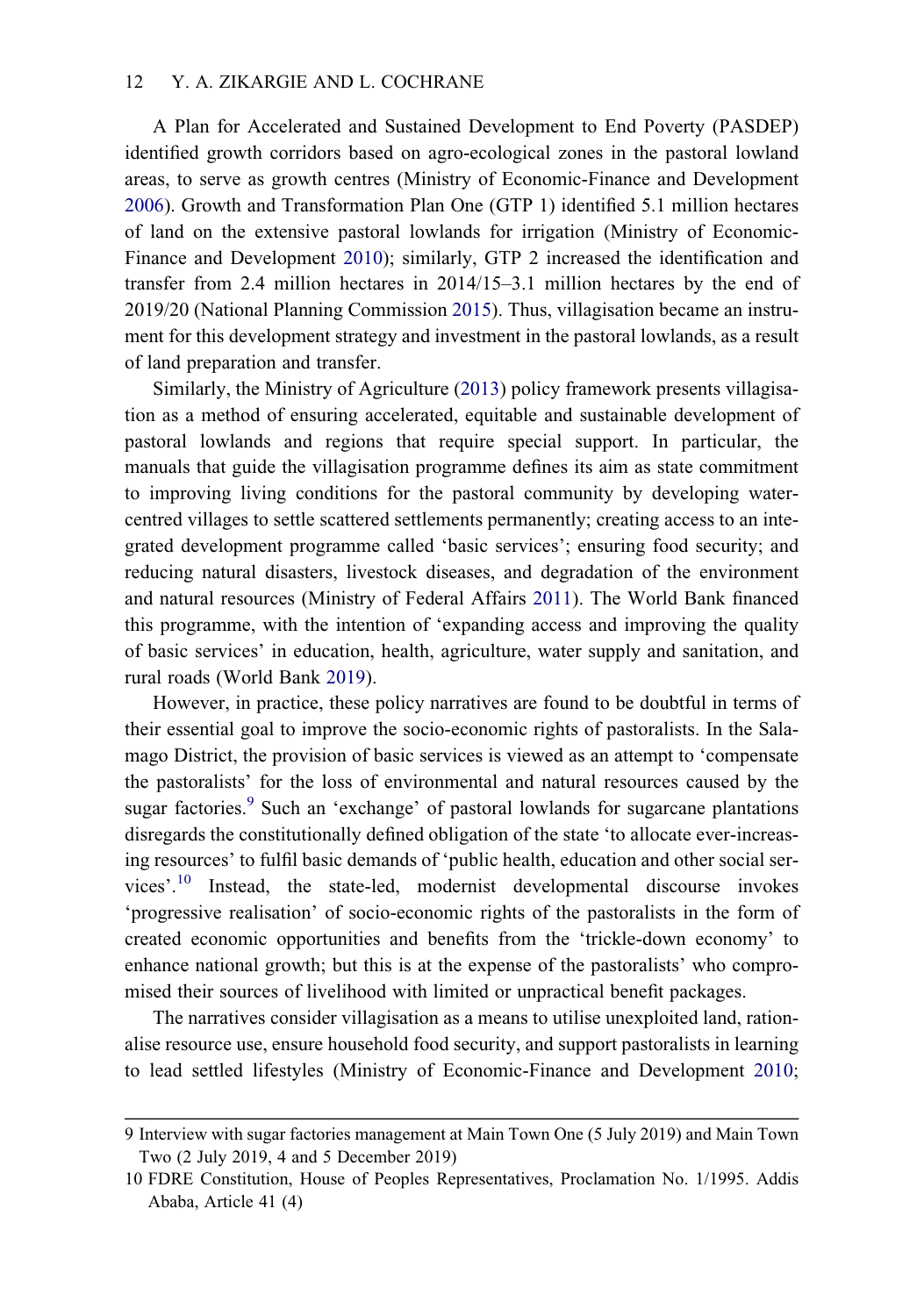[2006\)](#page-23-17). This aspiration is embedded within the plan to balance settlement with national resources by developing the pastoral lowlands, thus creating employment opportunities and shifting the growing working force from the central highland areas of the country. In practice, as the modernist approach expounds, the villagisation programme pays more attention to controlling pastoralists' settlement options and natural resources than actual improvement in their socio-economic rights. As of July 2019, for instance, in Factory Two, out of 1100 permanent employees and more than 3000 temporary employees, only 96 (10 female and 86 male)<sup>11</sup> and 251 (30 female and 221 male) respectively are Bodi or Mursi people.<sup>[12](#page-13-1)</sup> Above all, the narratives and practices demonstrate the instrumentality of the programme in pursuing an extractive ambition of the state. The findings of this study question the relevance of the villagisation programme and validate counter-narratives that define the programme as a social engineering project of the state, in order to control land and natural resources (Gebresenbet, [2021\)](#page-22-2) thus appropriating space for large-scale agricultural developments.

Furthermore, the policies and practices specify the 'village' as a prerequisite for access to the promised basic services and improved living standards for pastoralists, while overlooking their multi-dimensional reality. Thus a normative precondition was set, requiring pastoralists to consent to changing their livelihood to a settled agrarian way of life and entering into designated villages. Practically, this norm neither considers alternative development packages nor is it consistent with the nature of the livelihoods and lifestyles of the pastoralists. For instance, in the Romos 1 village, children's right to access education is compromised due to dysfunctional basic services and/ or inconsistency of the education system with the pastoralists' lifestyles. Even if the school were functional, the absence of water – both in the school and in the resettlement village – continues to challenge the continuity of education. Most children need to follow their families to different pastures in search of water and wet grasses; this means that either they stop attending school, or some of them need to walk five or six kilometres to reach the school.<sup>[13](#page-13-2)</sup> This 'I know what is right for you' approach of the programme maintained the past narratives of 'for their own good' (Lorgen [2000\)](#page-22-10) and trapped the pastoralists' socio-economic conditions. Such state-centred modernist narratives are neither considerate to the free will to livelihood choices nor the state obligations to respect, protect and fulfil the socio-economic needs of the pastoralists.

#### Guiding principles of the programme

The government manuals present several guiding principles and standards for the villagisation programme, which are discussed in this section.

<span id="page-13-1"></span><span id="page-13-0"></span><sup>11</sup> See note no. 12

<span id="page-13-2"></span><sup>12</sup> OKSF 2, 2018/2018 Budget Year Annual Report, Amharic, June 2019.

<sup>13</sup> Interview with the principal of Romos Primary School, Romos (8 June 2019)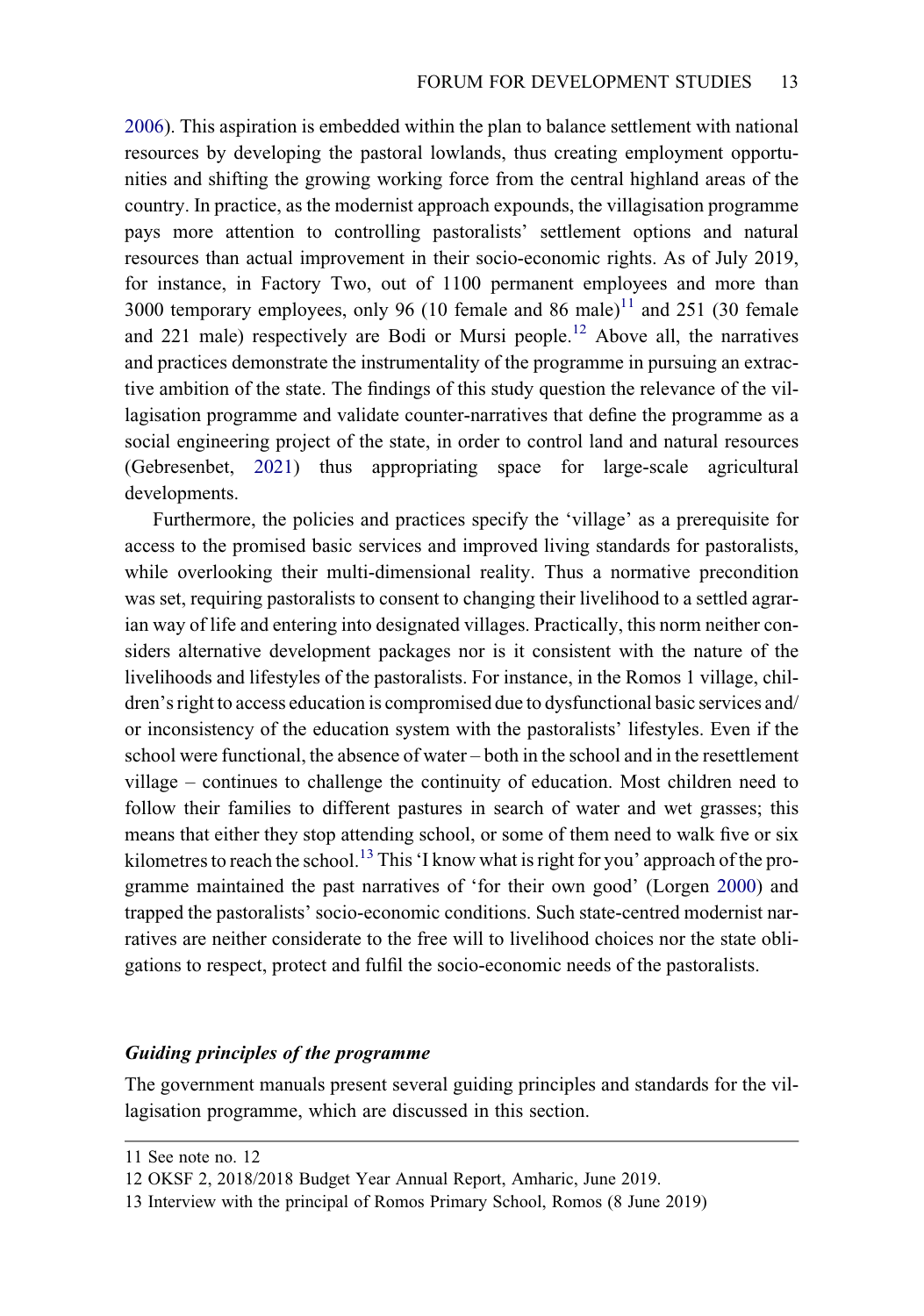# 14 Y. A. ZIKARGIE AND L. COCHRANE

Voluntary resettlement of the pastoralists is one of the fundamental principles of the programme. Despite claims by human rights groups of forced resettlement, the programme manuals stress the free will and voluntary participation of the pastoralists (Cochrane and Skjerdal [2015\)](#page-22-5). This case study in the Salamago District reveals an absence of direct use of force to compel the pastoralists to cooperate with the villagisation programme. However, the development approach is inconsistent with the principle of free prior informed consent by invading their free will on the choice of livelihoods and the right to access the biodiversity, which they have livelihood, cultural and spiritual attachment. In particular, the aggressive social mobilisation programme appeased the pastoralists by offering promises to improve their socioeconomic conditions. The various 'awareness creation' programmes and educational tours justified the programme as a state commitment to provide modern development packages and water-centred villages for pastoralists. Public officials made 'promises' to provide houses, domestic utensils and functional basic services if the pastoralists cooperated with the land development project and moved into the resettlement villages. Further, the government deployed the military and SNNP Special Force and operated counterinsurgencies against the resistances on the land development. This created unbalanced power relations by compelling the pastoralists to believe in the government programme and accept that any resistance was pointless. During a drought in 2011/2012, according to Factory One social mobilisation taskforce, the factory arranged a tour of the sample irrigation farm. The productivity of the maize farm surprised the pastoralists and led them to believe in a rumour that claimed 'the government conspired with Tumo (the sky and rain god), they denied us rain and we shall cooperate with them'. Also, during this drought season, the regional government and the sugar factory used aid in the form of food and household utensils as a precondition for participation in the villagisation programme.

<span id="page-14-0"></span>These factors forced the pastoralists to cooperate with the land development project by giving their partial consent in the form of 'let's see', and hence, it is hardly possible to accept the voluntary claims of the programme. Tewolde and Fana [\(2014](#page-23-18)) argue that it is a non-coercive 'pulling strategy'; however, the absence of direct coercion doesn't define the programme as 'voluntary'. The modernist approach of the programme and its heavy-handed campaign compelled the pastoralist to cooperate; and even when some of them rejected the villages and returned to their former lands, they found that wet grazing had been lost. The irrigation canal for the sugarcane plantations restricts access to the Omo River basin and compelled pastoralists to scatter in any remaining open spaces, including the Mago National Park. Our findings show that the villagisation programme invaded the pastoral people's free will, the ability for independent decision making, and freedom from impositions in deciding on and choosing their livelihoods.

Secondly, the villagisation programme maintains the principles of 'sufficient basic services' and 'water-centred villages'; but this case study questions their practical significance. The field observations from May to December 2019 found only a few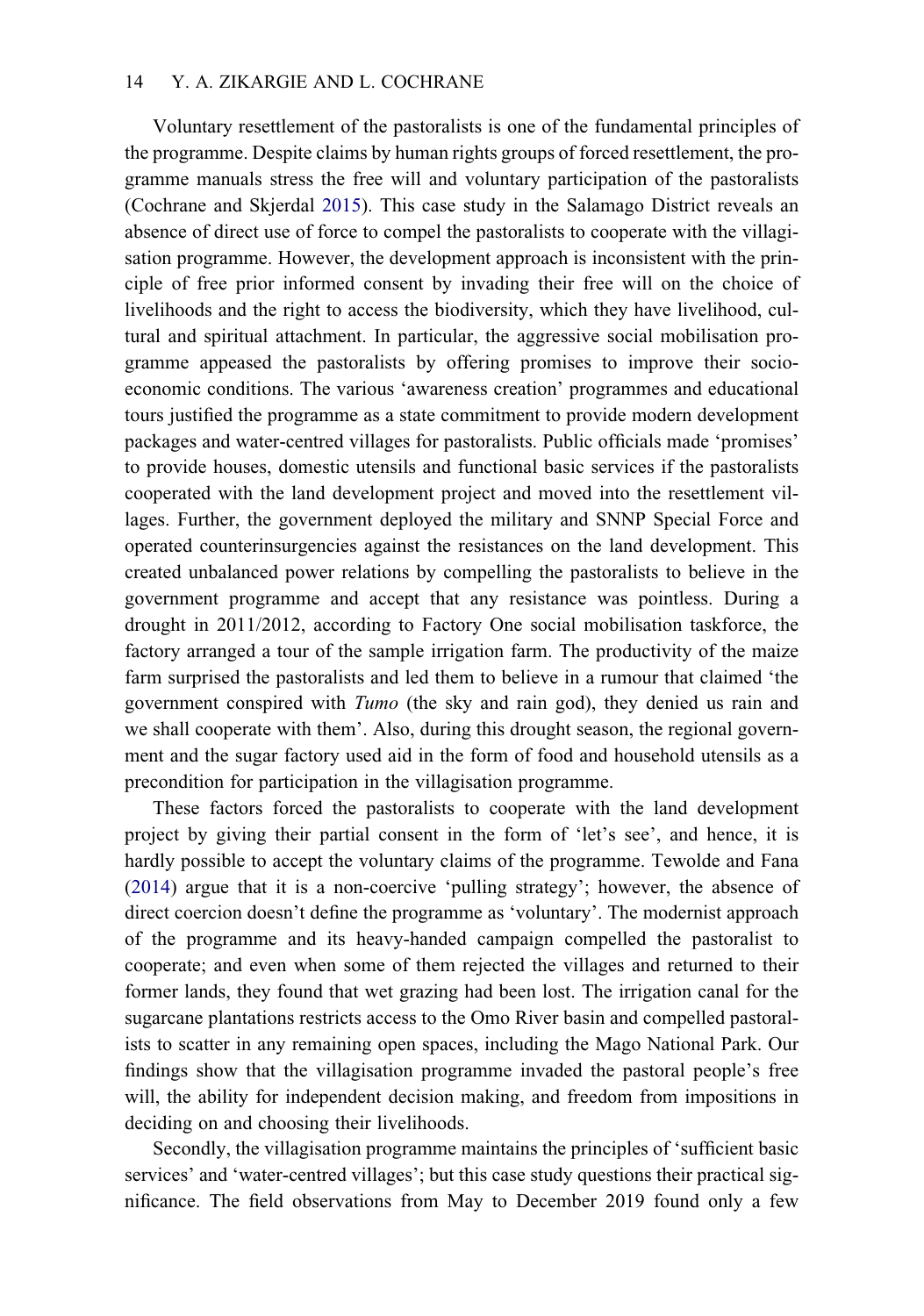functional educational and health services; instead, most of the animal health posts, farmers' or pastoral training centres, *Kebele*, police stations and stores were empty, dysfunctional, ruined, or lacked the required material and human resources. Water is a fundamental element of the villagisation programme, and so its deficiency renders the villages irrelevant for pastoralists. It was hardly possible to identify a single functional water spot during the fieldwork – most of them were dry, with broken pipelines and concrete. We observed attempts by the sugar factories to address these gaps by sending water tankers to schools and health centres in Belelong and Romos 1, building a pond, and providing access to the irrigation canals for some pastoralists in Gura 2. However, such support was neither adequate nor sustainable in trying to meet the demands of pastoral households and their cattle – in particular, watering in the sugarcane irrigation canal is practically impossible for the cattle, due to its depth. Hence, due to the absence of access to basic services, it became very difficult for pastoralists to remain in their resettlement villages, and they were forced to move to different corridors in the district.<sup>14</sup>

Such a deficient water supply has a related impact on other basic services such as education, health and agricultural extension services. For instance, field workers in this study came across five children looking after cattle in the Belelong Elementary School compound (5 June 2019). They didn't know when their teachers would return and school would resume, but they knew the class was not finished and their teachers abandoned the school due to the shortage of water. A similar observation in a relatively functional school (Romos Elementary School) shows how the shortage of water affects the continuity of education. The school principal confirmed that the shortage of water disrupted the school feeding programme, forced a teacher to abandon the school to live in a town, and caused students to travel long distances or quit school and move with their families to look for water and grazing land.<sup>[15](#page-15-1)</sup> Similarly, a health officer at the Haylewuha Health Clinic confirmed that water is a major challenge in trying to improve services, and the lack of access to clean water is a chronic cause of diarrhoea among the pastoralists – the greatest health problem in the clinic.<sup>[16](#page-15-2)</sup> Another example is that agricultural extension workers in Belelong justified the irregularity of their services due to the scarcity of water.

Thirdly, the programme did not respect and protect the communal land use rights of the pastoralists; rather, it ascribes to the principle of reallocation of sufficient irrigable land. The case study questions the reasonableness and sufficiency of the land reallocation in relation to the household's food security. After resettlement, one hectare of land was distributed to each household, with an additional hectare of land for each additional wife (if any). But the sugar factory convinced villagers in Koklomeri,

<span id="page-15-1"></span><span id="page-15-0"></span><sup>14</sup> Discussion with Aklilu Abayneh and Eniyew Worku, South Omo Zone Pastoralist Development Office, Jinka (17 May 2019)

<span id="page-15-2"></span><sup>15</sup> Interview with the principal of Romos Primary School, Romos (8 June 2019)

<sup>16</sup> Interview with a health worker at Hayelewuha Heath Clinic, Romos (8 June 2019)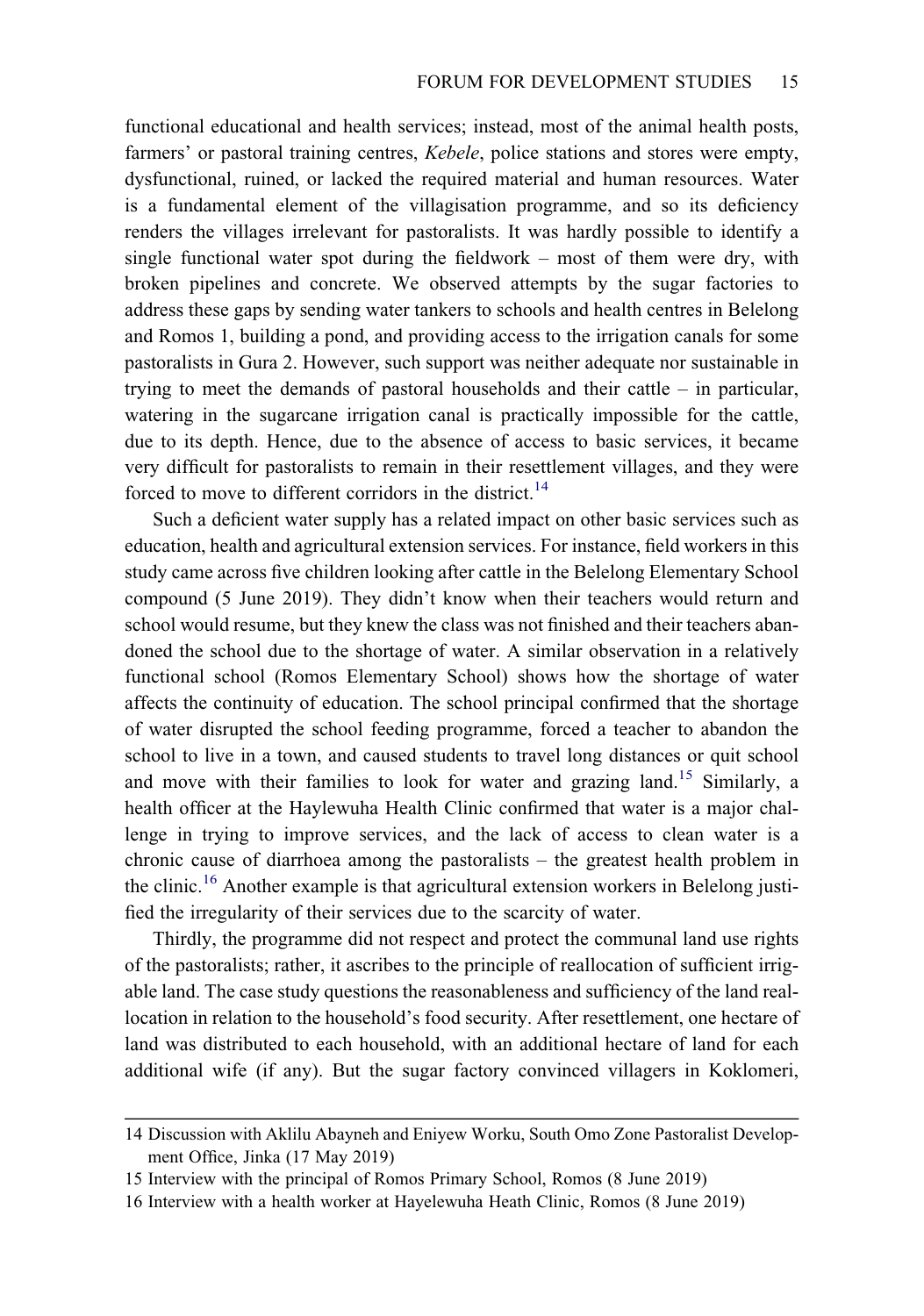Belelong, Elgobiya and Gura 1 to participate in an outgrower scheme by contributing 0.75 hectares of their land; accordingly, their household food security is dependent on the remaining 0.25 hectares. By merging more than 1100 household members, four pastoralist outgrower associations were formed and entered a contractual agreement with the sugar factory. Yet the factory failed to commence production, the outgrowers' cane waited and was destroyed on the farms, and the land remained idle until the end of 2019. Not only is 0.25 hectares too small to ensure food security (Kamski [2016\)](#page-22-1) for members of the outgrower scheme, but so is the observed reality of one hectare of land per household for villagers in Gura 2 and Romos 1, who are not included in the scheme. Besides, most of the distributed lands do not have access to irrigable water and the pastoralists complain about uneven and irregular access to the irrigation canals.<sup>17</sup>

This case study shows that the guiding principles of the villagisation programme hold only rhetorical significance, in order to mobilise the pastoralists and encourage them to cooperate with the land development. Therefore, the land developmentinduced modernist villagisation approach failed to meet its obligation to respect and protect communal property rights, and freedom to choose and exercise livelihood. The programme also could not establish the principle of reasonableness and proportionality of the United Nations Office of the High Commissioner for Human Rights [\(1997](#page-23-19)) to facilitate and ensure access to basic services.

#### <span id="page-16-2"></span>Participation of actors in the programme

The villagisation programme claims to encourage the participation of a variety of actors, including government agencies, pastoralists and civil societies. However, this case study shows that the state's dominant role has been institutionalised in a top-down structure. The government established steering committees at federal, regional, zonal, district and Kebele levels, with the mandate to follow up, evaluate and ensure successful implementation of the programme (Ministry of Federal Affairs [2011\)](#page-23-6). However, at each level, only state actors are members of these committees. The Federal Government coordinates and supervises its activities by providing technical and financial support, the regional Pastoral Development Bureau own and coordinate the zone and district pastoral development offices (SNNP-Pastoral Development Bureau [2012\)](#page-23-12). In particular, the villagisation manuals envisage the government bureaucratic tools including 'revolutionary change army' and 'one-to-five development groups' at all levels (Ministry of Federal and Pastoralists Development [2018\)](#page-23-20). In practice, the sugar factories dominate the coordination of the zonal and district structures, actualises the state-centred prescriptions, controls resources, and reshapes the social structures of the pastoralists.

<span id="page-16-1"></span><span id="page-16-0"></span><sup>17</sup> Discussion with Bodi men, Gura 2 village (5 December 2019)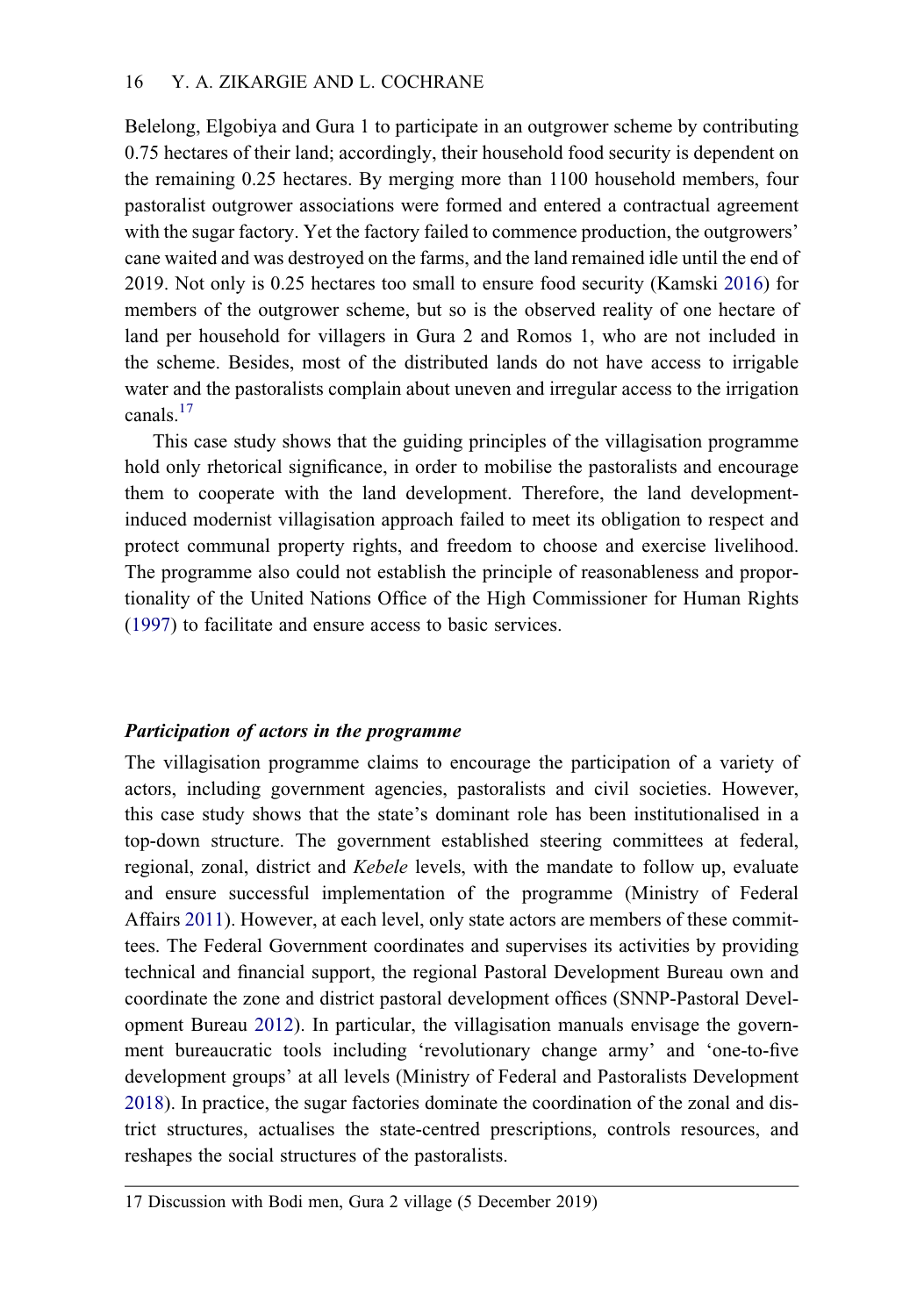<span id="page-17-3"></span>In some ways, the implementation process engaged the pastoralists, but it failed to consider their wishes and desires or to improve their agency meaningfully. A few 'pastoral elites' were involved in the Social Mobilisation Task Forces, but they were found to be instrumental (as well as becoming victims) in implementing the technocrats' utopian plan of 'social transformation' from 'traditional' to 'modern' livelihoods.<sup>[18](#page-17-0)</sup> Besides, even though the social mobilisation process involved the pastoralists in various public dialogues, they played neither an agenda-setting role nor were they able to control the process in any way (Yidneckachew [2015\)](#page-24-2). Moreover, the role of civil society organisations is almost none, and even if the customary leaders of both Bodi and Mursi people are powerful, the structure failed to synchronise their institutions and indigenous knowledge with the functional system. It is only Factory Two that involves 21 representatives of the pastoralists in Gura 2 and Romos 1 through a Peace Council. Although this council is intentionally designed to ensure industry peace, it also represents and highlights the concerns of the villagers.

Due to the modernist approach of the villagisation programme, this case study observed various instances of poor coordination, and an absence of common understandings among the actors involved. In particular, after relocating the pastoralists, monitoring, follow up and support to the villagers and the new infrastructure were not considered. There is also a lack of clear guidelines about the ownership and management of basic services. For instance, the district administration expects the sugar factories to support or ensure their functionality, whereas the sugar factories invoke their corporate nature and demand that the district administration should accept the obligation.[19](#page-17-1) Since the basic services infrastructure was not properly transferred to either a functional government structure at the *Kebele* level or to cooperatives or customary institutions, confusion and misunderstanding are common about ensuring its functionality, maintenance and evaluation.

Furthermore, the lowest government structure – the  $Kebele -$  is neither functional, nor understood or accepted by the community. Even if Kebele offices are constructed and a chairperson is assigned, they do not operate as required. The chairpersons try to function from their homes,<sup>[20](#page-17-2)</sup> and – except for a few instances – the *Kebele* functions are not regular, structured or systematic. Bodi and Mursi people listen to their traditional leaders and institutions; they refer to government actors and civil servants as 'government slaves' who lack legitimacy and the people's trust. Therefore, this case study found that the dominant role of the state and the insignificant role of the pastoralists and their customary institutions impede the pastoralists' free will and agency.

<span id="page-17-1"></span><span id="page-17-0"></span><sup>18</sup> Discussion with a Bodi man, working for the sugar Factory One, Main Town (5 July 2019)

<span id="page-17-2"></span><sup>19</sup> Interview with sugar factories management at Main Town One (5 July 2019) and Main Town Two (2 July 2019, 4 and 5 December 2019)

<sup>20</sup> Interview with a Bodi man, Gura 2 (5 December 2019)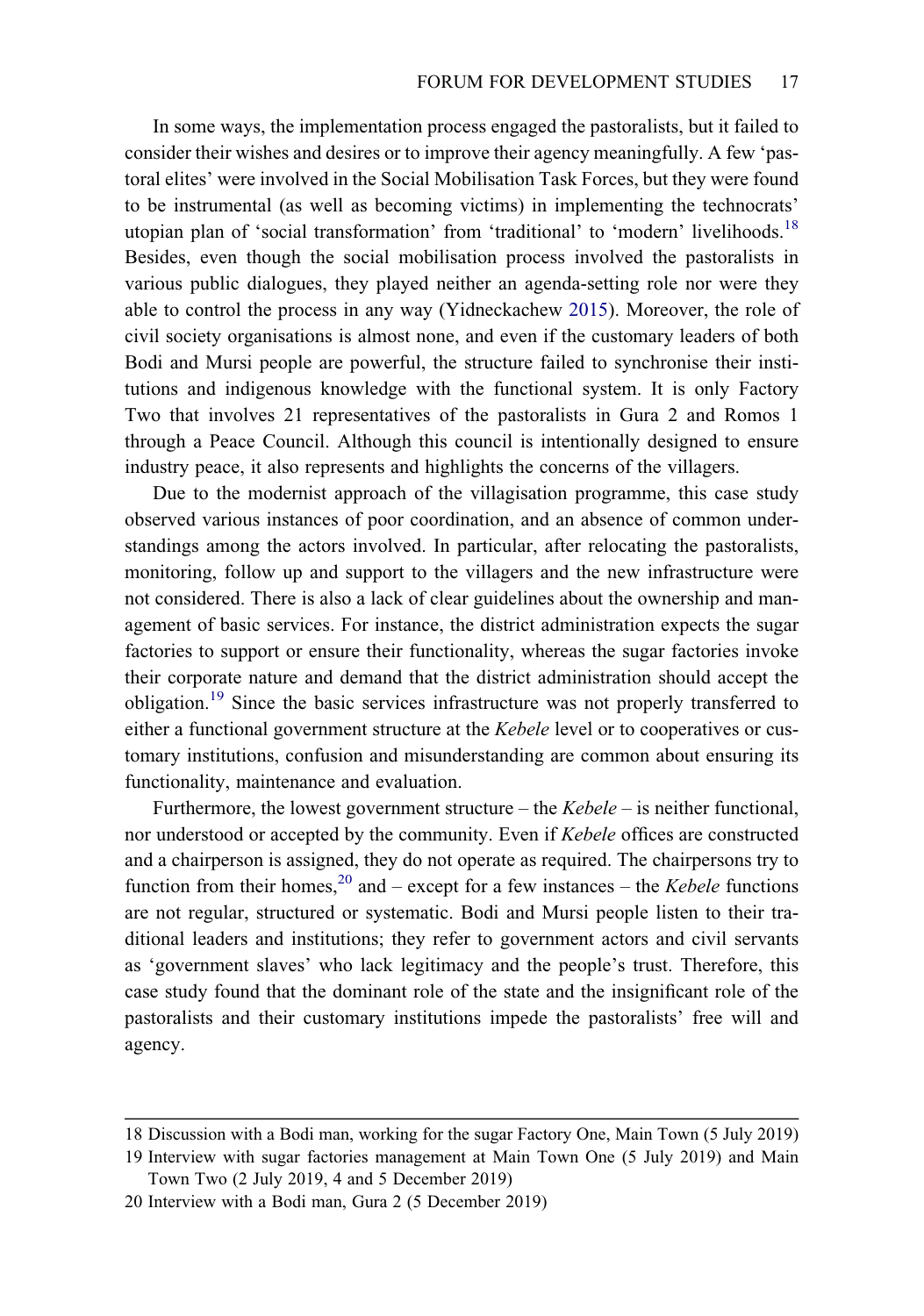#### Outcomes of the programme

The narratives of the villagisation programme aspire to enhancing the socio-economic rights of the villagers by improving access to basic services, food security, living standards and a clean and healthy environment. On the contrary, the case study witnessed that the development approach to social mobilisation and modernist promises have generated unrealistic expectations, dependency and environmental vulnerability for the pastoralists. The programme continuously offers promises to transform the livelihoods of the pastoralists – in part, this has deceived them, since they expect substantial improvements from the government, which they see as omnipotent. The programme failed to establish and communicate clear guidelines – including the required obligations of the pastoralists, who are not well informed about the limits of the programme. Furthermore, its modernist approach failed to utilise available resources and finances adequately, and hence, the basic services infrastructure easily deteriorated and fell short of pastoralist expectations.

Further, after eight years, the villagers' food security is still dependent on the sugar factories, district pastoralist development, and support by agricultural offices. The district pastoralist development and agricultural offices, who seek technical and financial support from the sugar factories regularly, prepare most farmland and provide seed. The factories provide tractors and employees, whereas the district pastoral development offices coordinate and ensure the preparation of pastoral farms. The agriculture office provides fertiliser and seeds, sometimes independently and sometimes with the support of the Regional Pastoral Development Bureau. For instance, in 2017/18 the district pastoral development office reported that 561.5 hectares of pastoralist land were prepared and covered by maize, farmed in collaboration with the district agricultural office and sugar factories (Salamago District Pastoral Development Office [2018](#page-23-1)).

This mode of operation hampered the programme desire to transfer knowledge and introduce irrigation skills among the pastoralists. Even if the sugar factory claims com-mitment to 'providing small-scale training, including technical skills',<sup>[21](#page-18-0)</sup> in reality, it has dominated the provision of actual services since 2011. The villagers are unable to feed themselves and are dependent on food aid (Stevenson and Buffavand [2018](#page-23-9)). Therefore, the aim of ensuring sustainable food security through the development of water-centred villages has a precarious outcome.

These unmet expectations and the need for continuous food aid manifests the growing dependency syndrome among the villagers, and the district political actors are cognizant of this outcome, as described below. In June 2019, field workers in this study came across two young girls carrying parcels of maize flour on their heads. The flourmill in their village (Belelong) was found to be non-functional, and they were forced to seek the service in the neighbouring village (Kokilomeri) which is seven to 10 kilometres away. The flourmill in Belelong had been locked for more than six months; the mill string is broken and the operator has left. The villagers

<span id="page-18-0"></span><sup>21</sup> Interview with the then Salamago District Administrator, Hana (9 July 2019)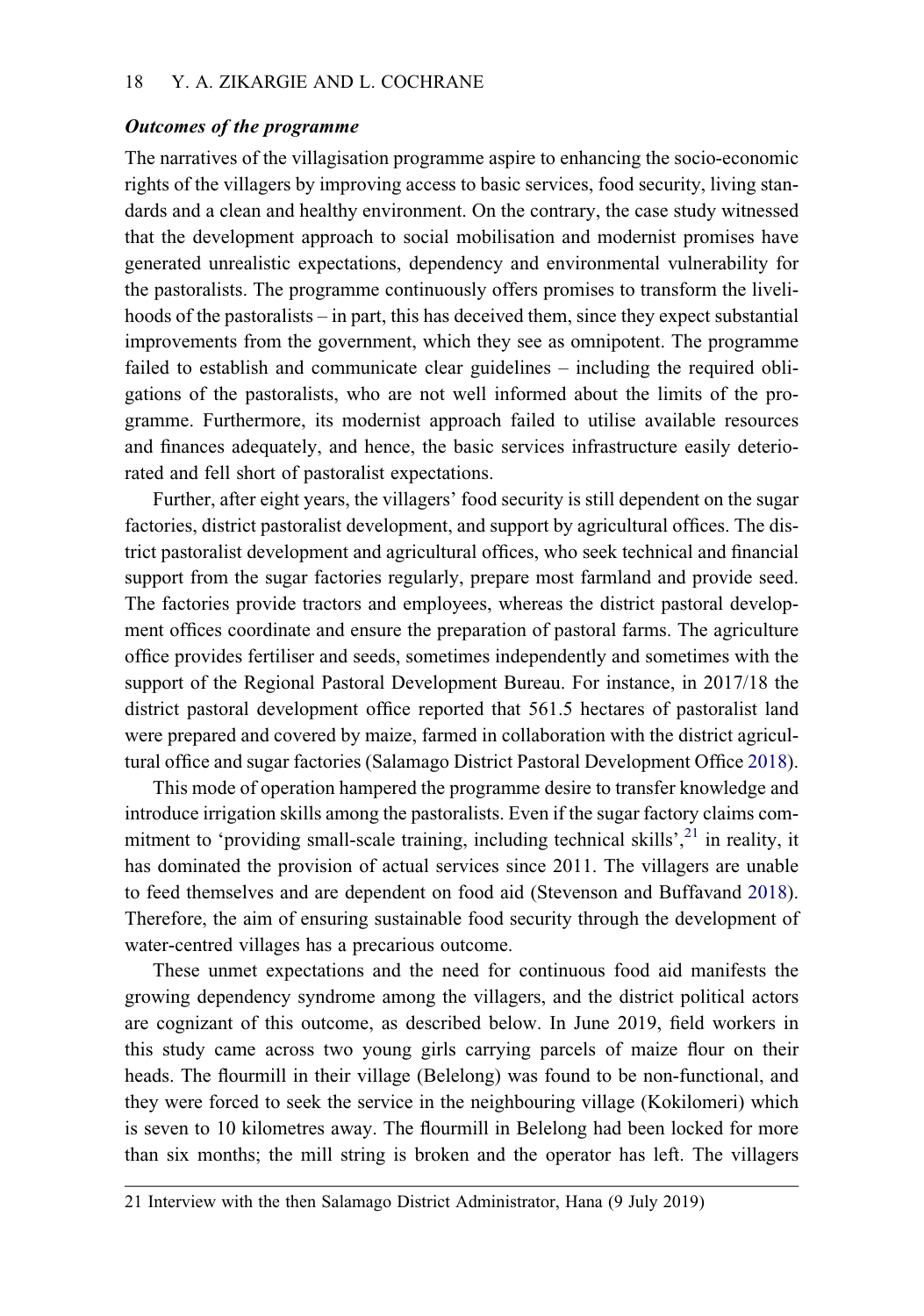are waiting for its maintenance, but they don't know how, when or who is responsible. The field workers brought this case to the attention of the district administrator, but he defended the local administration 'fruitless' attempts since 'the pastoralists won't get out of government aid'.<sup>[22](#page-19-0)</sup> Similarly, the head of the pastoralist development office recognises 'the dependency syndrome' created among the pastoralists, saying 'we cannot blame the pastoralists', and admitting that 'the promises were given and the way we managed the entire process defined the behaviour of the pastoralists in this way'.<sup>[23](#page-19-1)</sup> As found by Abbink et al. [\(2014](#page-21-2)), expectations from development-induced resettlement programmes often turn out to be delusional.

# <span id="page-19-2"></span>Conclusion

Based on a case study in South Omo, Ethiopia, this article has explored the approach of the modernist state land development-induced villagisation and, probed how and why structural challenges and marginalisation of socio-economic rights of the pastoralists emerged. The findings establish grounded insights into the modernist land development-induced villagisation and the integrated elements that affected the socio-economic rights of the pastoralists, including state-centred narratives, guiding principles, actor participation, and outcomes of the villagisation programme. It argues that the modernist nature of the land development-induced villagisation programme obstructs the integration of rights-based principles and procedures in attempting to improve the socio-economic rights of the pastoralists.

<span id="page-19-4"></span>The approach of the state is entangled between two competing goals: enabling socio-economic rights of the pastoralists versus achieving national economic growth. The modernist extractive narratives of the programme pay much attention to the national goal of developing resources, creating economic opportunities, and balancing settlement patterns with national resources. The programme is instrumental to structure the social base, redefine the communal land regime, create space for largescale agricultural developments, and exploit resources. It enabled the state to assume a dominant role in reallocation of land and provision of basic services. Perhaps such a will to relocate, train and modernise people, as Li ([2007\)](#page-22-18) and Gebresenbet ([2021\)](#page-22-2) claim, reflects the government's desire to control social domains and resource distribution, and ultimately monopolise power. This understanding of development is based on a process through which the state actualises a national dream (Stevenson and Buffavand [2018\)](#page-23-9) while seeing development and socio-economic rights separately and sequentially (Brems et al. [2015](#page-22-19)). Unfortunately, such understanding challenges the convergence of socio-economic rights of the pastoralists and national economic goals, and ultimately hinders their mutual reinforcement.

<span id="page-19-3"></span><span id="page-19-1"></span><span id="page-19-0"></span><sup>22</sup> Ibid

<sup>23</sup> Interview with a representative of the then Head of the District Pastoralist Office (November 25)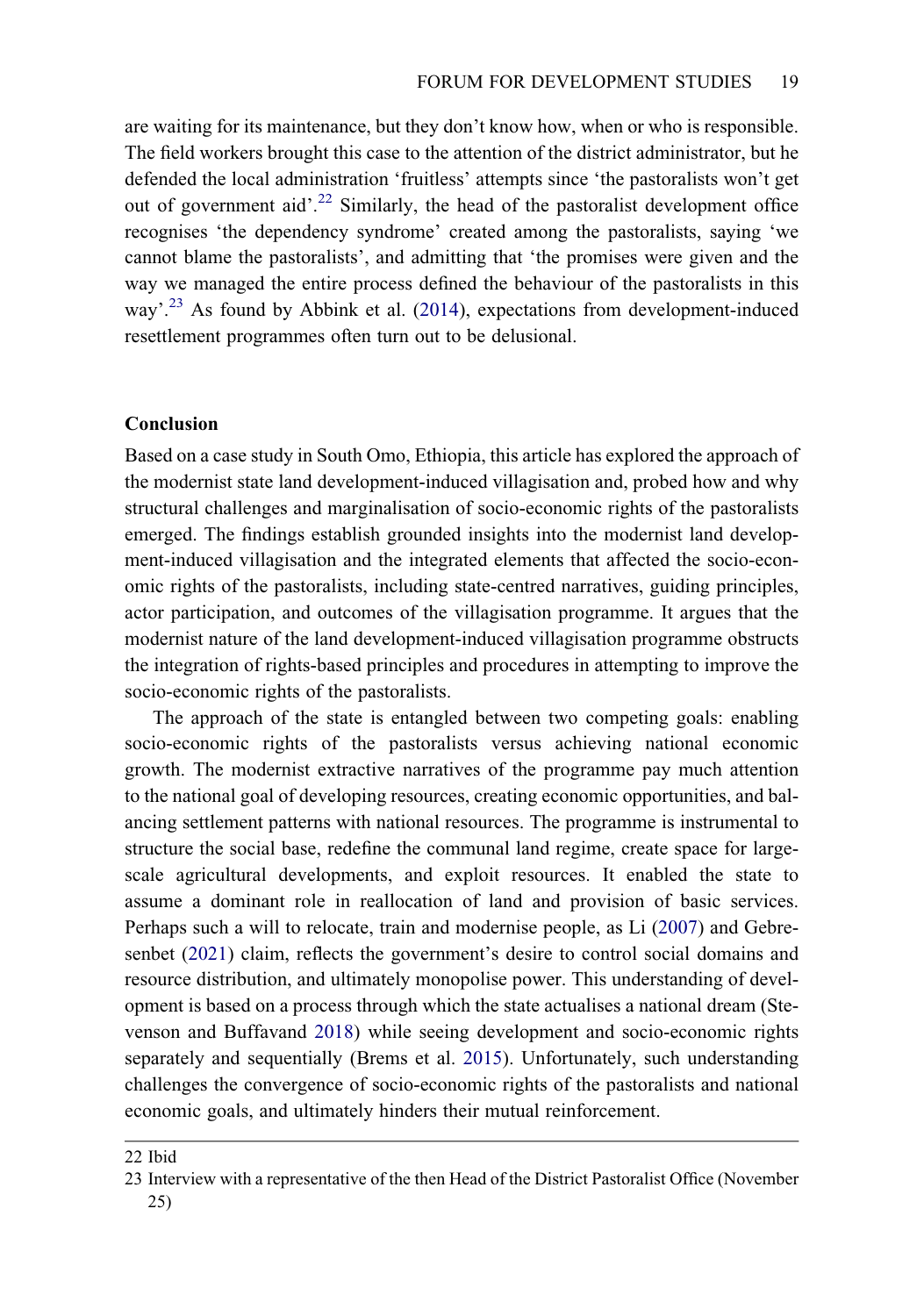The programme also weakened certain salient features of socio-economic rights of the pastoralists, including free will and autonomy of livelihood, voluntary participation and access to basic services. The case study demonstrates flawed assumptions of technocrats, poor design, a disruptive mode of implementation, and unjust and unsustainable outcomes that resulted in the misjudgement of the pastoralists' livelihood and traditions. The instrumental rationale for the establishment of villages depicts Easterly's ([2013\)](#page-22-4) and Li's ([2007\)](#page-22-18) observations of the development approach's continuous misjudgement of pastoralists' social, cultural and environmental concerns as being a mere technical problem amenable to technical solutions. The drastic changes and aggressive social mobilisations fashioned 'high' or incumbent modernism that invades the free will of the pastoralists. As Scott ([1998\)](#page-23-7) argues, it is the 'administrative ordering of nature and society' and commitment of 'high-modernist ideology' that trapped the pastoralists' social domains, land and natural resources, overlooked the deep-rooted structural challenges, marginalized customary values and institutions, and failed to improve the socio-economic capacity of the pastoralists.

These state-centred norms and structures eroded the agency of the pastoralists'. Developmental ideological convictions, an emotional and disruptive social mobilisation approach and counterinsurgencies of the state actors invaded the pastoralists' free will to decide on their livelihoods. Practically, the case study established the inadequacy of the programme to meet not only the United Nations Office of the High Commissioner for Human Rights [\(1997](#page-23-19)) principles of 'reasonableness' and 'proportionality' but also its standards of 'sufficient basic services' and 'water-centred villages'. The dysfunctional basic services – including inadequate access to water – infringe other indivisible rights of the pastoralists and sustain the vulnerability of women and children. Further, the programme established unrealistic and unfulfilled promises, and failed to establish and communicate clear obligations. This generated expectations and dependency among the pastoralists, and impeded their food security. Therefore, this villagisation model lacks robustness and pragmatic relevance for the intended reconstruction of pastoralists' socio-economic rights but resulted in their deconstructions.

Nonetheless, the post-EPRDF (or the post-2018) political developments introduced new legal developments for people affected by the eviction. The new law (proclamation No. 1161/2019) repairs the defects of the former proclamation No. 455/ 2005 by defining obligations and resettlement packages. It obliges the regional and local governments to 'establish a fund for compensation payment and rehabilitation', including 'resettlement packages that enable displaced people to sustainably reset-tle'.<sup>[24](#page-20-0)</sup> These policy reforms will have a critical impact on the expansion plans of the sugarcane plantation and future resettlements among the Bodi and Mursi

<span id="page-20-0"></span><sup>24</sup> House of People Representatives, Expropriation of Land holdings for Public Purposes, Payments of Compensation and Resettlement of Displaced People, Proclamation No. 1161/ 2019, Article 16 (1)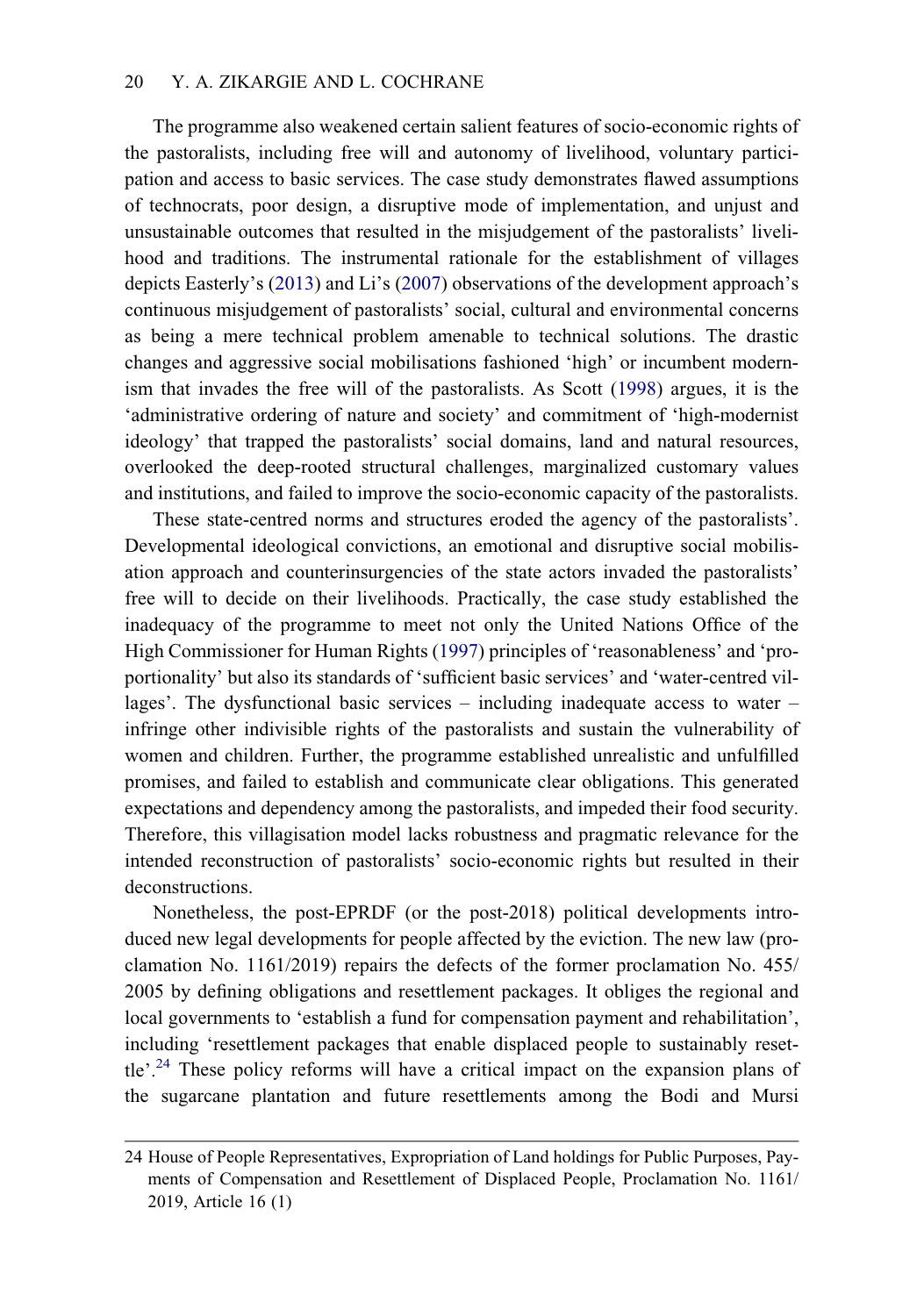peoples. It is early yet, to assess these legal and institutional reforms, but this article underlines the fact that improving the socio-economic rights of the pastoralists requires conscious design and consideration of their agency, free will, livelihood and traditions, as well as various complex social and environmental factors.

#### Acknowledgements

Poul Wisborg, an Associate Professor at NMBU Noragric, has supervised the development of the concept, design, fieldwork and analysis of this article. Open Access funding provided by the Qatar National Library.

# Funding

This work was supported by Institutional Collaboration Project Phase IV.

# Disclosure statement

No potential conflict of interest was reported by the author(s).

# NOTES ON CONTRIBUTORS

**Yidneckachew Ayele Zikargie** is a PhD student at the NMBU in International Environment and Development Studies (Noragric) and Assistant Professor at Hawassa University (School of Law). His research interest includes rights, power and social justice in pastoral lowland development.

**Logan Cochrane** is an Associate Professor at HBKU (College of Public Policy) and Adjunct Professor at Hawassa University (Institute for Policy and Development Research). His research includes diverse geographic and disciplinary foci, covering broad thematic areas of food security, climate change, social justice and governance.

# ORCID

Yidneckachew Ayele Zikargie D<http://orcid.org/0000-0001-6812-5270>

# <span id="page-21-2"></span>References

- Abbink, Askew, Fratkin Dori, Galaty Gabbert, Lydall Latosky, Markakis Mahmoud and Strecker Schlee Turton, [2014](#page-19-2), Lands of the Future: Transforming Pastoral Lands and Livelihoods in Eastern Africa, Max Planck Institute.
- <span id="page-21-1"></span>Alex, De Waal, [1991](#page-3-0), Evil Days: 30 Years of War and Famine in Ethiopia, New York City: Human Rights Watch.
- <span id="page-21-0"></span>Bernstein, Henry, [1981,](#page-3-1) 'Notes on state and peasantry: The Tanzanian Case', Review of African Political Economy, Vol. 8, No. 21, pp. 44–62.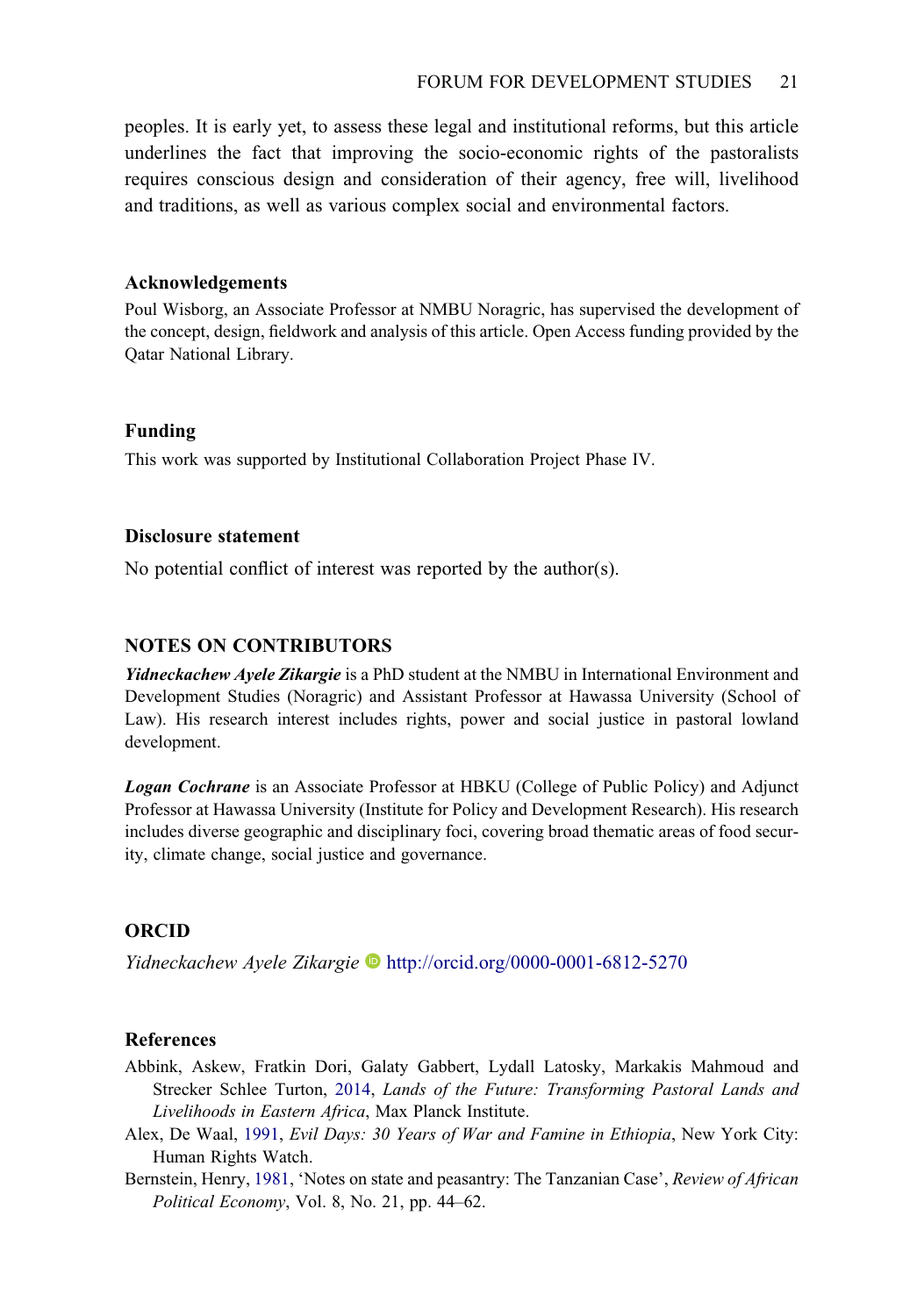- <span id="page-22-19"></span>Brems, Eva, Christophe Van Der Beken and Solomon Abay Yimer, [2015](#page-19-3), Human Rights and Development: Legal Perspectives from and for Ethiopia, Brill Nijhoff: Leiden.
- <span id="page-22-0"></span>Buffavand, Lucie, [2016,](#page-1-1) '"The land does Not like them": Contesting dispossession in cosmological terms in mela, south-west Ethiopia', Journal of Eastern African Studies, Vol. 10, No. 3, pp. 476–493.
- <span id="page-22-5"></span>Cochrane, Logan and Terje Skjerdal, [2015,](#page-3-2) 'Reading the narratives: Relocation, investment and development in Ethiopia', Forum for Development Studies, Vol. 42, No. 3, pp. 467–487.
- <span id="page-22-9"></span>Coelho, João Paulo Borges, [1998,](#page-3-3) 'State resettlement policies in post-colonial rural Mozambique: The impact of the communal village programme on tete province, 1977– 1982', Journal of Southern African Studies, Vol. 24, No. 1, pp. 61–91.
- Devereux, Stephen, 2006, Vulnerable Livelihoods in Somali Region, Ethiopia, Brighton: Institute of Development Studies.
- <span id="page-22-4"></span>Easterly, William Russell, [2013,](#page-3-4) The Tyranny of Experts: Economists, Dictators, and the Forgotten Rights of the Poor, New York: Basic Books.
- <span id="page-22-13"></span>Eide, Asbjørn, Catarina Krause and Allan Rosas, [2001,](#page-7-0) Economic, Social and Cultural Rights, A Textbook: Brill.
- <span id="page-22-6"></span>Eneyew, Adugna, [2012,](#page-3-5) 'Is settling pastoralists a viable livelihood strategy? implication for policy Dialogue', Scholarly Journal of Agricultural Science, Vol. 2, No. 5, pp. 94–102.
- <span id="page-22-3"></span>Ethiopian Human Rights Commission, [2012](#page-2-0), The Status of Human Rights in Ethiopian Villagisation Programs Addis Ababa, Berile E., D. Girmay, M. Bekele and T. Degu.
- <span id="page-22-15"></span>Ethiopian Sugar Corporation, [2014](#page-8-0), 'Kuraz Sugar development project feasibility study and detail design: environmental impact assessment Study', Addis Ababa.
- <span id="page-22-7"></span>Fratkin, Elliot, [2014,](#page-3-6) 'Ethiopia's pastoralist policies: Development, displacement and Resettlement', Nomadic Peoples, Vol. 18, No. 1, pp. 94–114.
- <span id="page-22-14"></span>Gebeye, Berihun, [2016,](#page-7-1) 'Continuity and change within the social-ecological and political landscape of the maasai mara, Kenya', *Pastoralism*, Vol. 6, No. 1, pp. 1–14.
- <span id="page-22-8"></span>Gebre, Ayalew and Getachew Kassa, [2009,](#page-3-7) The effects of development projects on the Midawash Valley, in Alula Pankhurst and Francois Piguet, eds, Moving People in Ethiopia: Development, Displacement and the State, Oxford: James Currey, pp. 66–80.
- <span id="page-22-2"></span>Gebresenbet, Fana, [2021,](#page-2-1) Villagisation in Ethiopia's lowlands: development Vs. facilitating control and dispossession, in Christina Gabbert, Fana Gebresenbet, John Galaty and Gunther Schille, eds, Lands of the Future: Anthropological Perspectives on Agro-Pastoralist, Investment and Land Use. New York: Berghahn, pp. 210–228.
- <span id="page-22-11"></span>Inclusive Development International, [2014,](#page-5-1) Ethiopia Public Service Request for Inspection: Analysis of World Bank Inspection Panel Investigation and Findings.
- <span id="page-22-12"></span>Inglehart, Ronald and Christian Welzel, [2005,](#page-7-2) Modernization, Cultural Change, and Democracy: The Human Development Sequence, Cambridge: Cambridge University Press.
- <span id="page-22-1"></span>Kamski, Benedikt, [2016](#page-2-2), Briefing Note: The Kuraz Sugar Development Project, Lansing, Michigan:1.
- <span id="page-22-18"></span>Li, Tania Murray, [2007,](#page-19-4) The Will to Improve: Governmentality, Development, and the Practice of Politics, Durham: Duke University Press.
- <span id="page-22-10"></span>Lorgen, Christy Cannon, [2000,](#page-4-1) 'Villagisation in Ethiopia, Mozambique, and Tanzania', Social Dynamics, Vol. 26, No. 2, pp. 171–198.
- <span id="page-22-17"></span>Ministry of Agriculture, [2013,](#page-12-2) Regional Pastoral Livelihoods Resilience Project: Resettlement Policy Framework, Addis Ababa.
- <span id="page-22-16"></span>Ministry of Economic, Finance and Development, Fdre, [2003,](#page-11-0) 'Rural development policy and Strategy', Addis Ababa.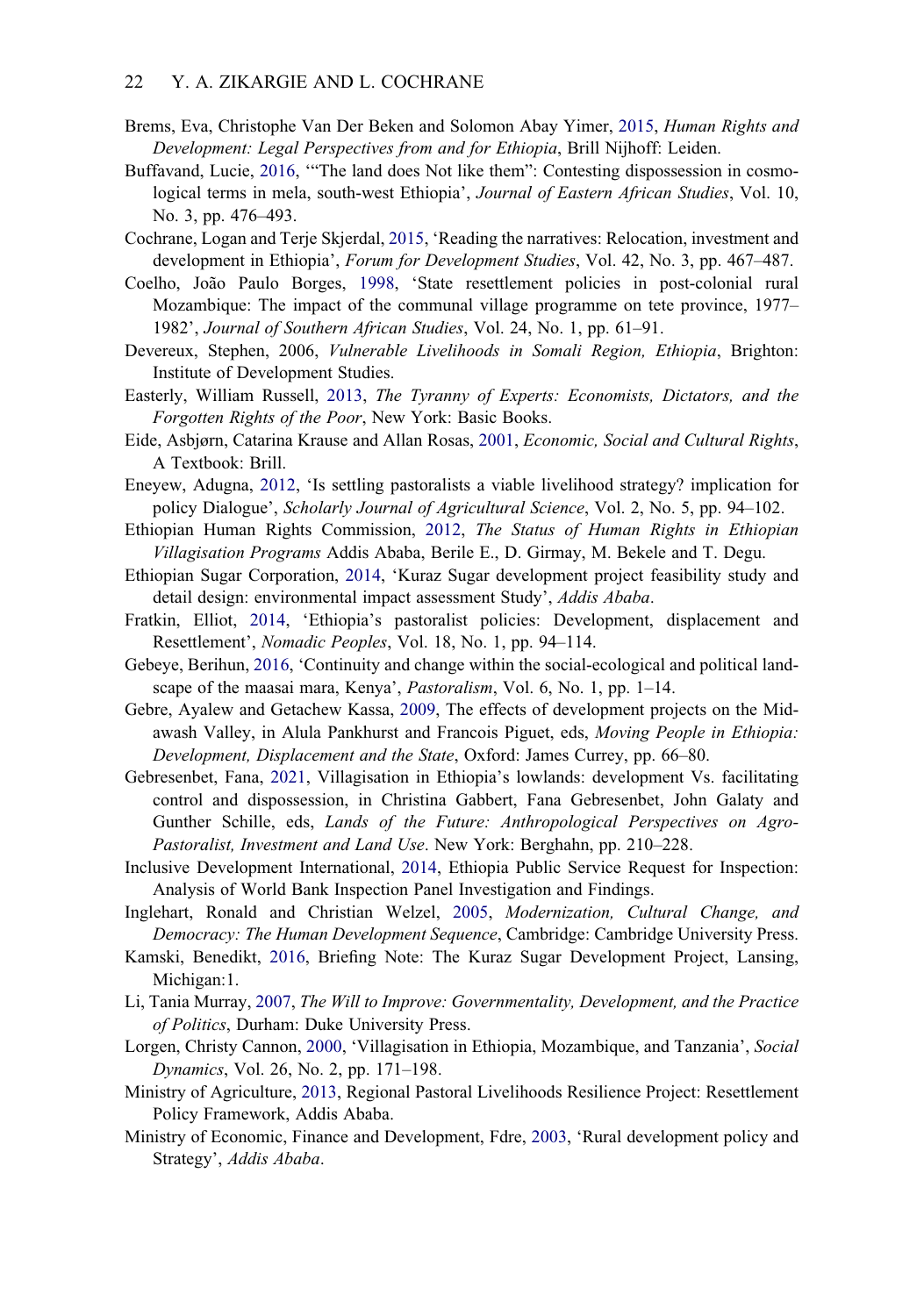- <span id="page-23-17"></span>Ministry of Economic, Finance and Development, Fdre, [2006,](#page-12-3) 'A plan for accelerated and sustained development to End poverty (pasdep) (2005/06-2009/10)', Addis Ababa.
- <span id="page-23-4"></span>Ministry of Economic, Finance and Development, Fdre, [2010](#page-2-3), 'Growth and transformation plan One (Gtp I) 2010/11-2014/15', Addis Ababa.
- <span id="page-23-20"></span><span id="page-23-6"></span>Ministry of Federal Affairs., [2011,](#page-2-0) Villagisation Programme Manual, Addis Ababa.
- Ministry of Federal and Pastoralists Development, [2018,](#page-16-1) Special Support Regions and Pastoralists Areas Public Wing Organisation and Functioning Units Manual, Addis Ababa.
- <span id="page-23-14"></span>Munro, Lauchlan T, [2009](#page-7-2), Human Rights-Based Approach to Programming: A Contradiction in Terms?', Rights-based approaches to development: exploring the potential pitfalls, ed. by Sam Hickey and Diana Mitlin.
- <span id="page-23-5"></span>National Planning Commission, FDRE, [2015](#page-2-3), Growth and Transformation Plan Two (Gtp Ii) of 2015/16 to 2019/20', Addis Ababa.
- <span id="page-23-10"></span>Pankhurst, Alula and François Piguet, [2004,](#page-4-2) 'People, space and the state: migration, resettlement and displacement in Ethiopia, Addis Ababa: Ethiopian Society of Sociologists, Social Workers and Anthropologists.
- <span id="page-23-3"></span>Pattnaik, Prabir Kumar, [2013](#page-2-4), 'Development-Induced displacement and resettlement: analysis of the judicial policy', Journal of the Indian Law Institute, Vol. 55, No. 3, pp. 346–360.
- <span id="page-23-8"></span>Rahmato, Dessalegn, [2003](#page-3-6), Resettlement in Ethiopia: The Tragedy of Population Relocation in the 1980s, Addis Ababa: Forum for Social Studies.
- <span id="page-23-1"></span>Salamago District Pastoral Development Office., [2018](#page-2-5), Statistical Report of Villagisation Programme from 2011/12 to 2017/18, Hana-South Omo.
- <span id="page-23-15"></span><span id="page-23-7"></span>Sen, Amartya, [1999,](#page-7-3) Development as Freedom, Oxford: Oxford University Press.
- Scott, James C, [1998,](#page-3-8) Seeing Like a State: How Certain Schemes to Improve the Human Condition Have Failed, New Haven: Yale University Press.
- <span id="page-23-12"></span><span id="page-23-2"></span>SNNP Pastoral Development Bureau., [2012](#page-5-2), Villagisation Programme Manual', Hawassa.
- South Omo Zone Pastoral Development Office, [2018](#page-2-5), Statistical Report of Villagisation Programme from 2011/12 to 2017/18, Jinka.
- <span id="page-23-9"></span>Stevenson, Edward Gj and Lucie Buffavand, [2018](#page-3-9), '"Do Our bodies know their ways?" villagization, food insecurity, and Ill-being in Ethiopia's lower Omo valley', African Studies Review, Vol. 61, No. 1, pp. 109–133.
- <span id="page-23-18"></span>Tewolde, Woldemariam and Gebresenbet Fana, [2014](#page-14-0), Socio-Political and conflict implications of Sugar Development in Salamago wereda, Ethiopia, in Gebrehiwot Mulugeta, ed, A Delicate Balance: Land Use, Minority Rights and Social Stability in the Horn of Africa, Addis Ababa, Institute for Peace and Security Studies, Addis Ababa University, pp. 117–143.
- <span id="page-23-16"></span>Turton, David, [2012](#page-8-1), 'How Not to Do It: river-basin development in Ethiopia's Omo valley', Resettlement News, Vol. 25, pp. 1–2.
- <span id="page-23-0"></span>Turton, David, [1999,](#page-1-2) Warfare in the lower Omo valley, southwestern Ethiopia: reconciling materialist and political explanations, in S. P. Reyna and R. E. Downs, eds, Deadly Developments: Capitalism, States and War, Amsterdam: Gordon Breach Publishers, pp. 133–152.
- <span id="page-23-13"></span>United Nations Development Group, [2003,](#page-7-4) 'The United Nations statement of common understanding on human rights-based approaches to development cooperation and programming'. The UN HRBA Portal.
- <span id="page-23-19"></span>United Nations Office of the High Commissioner for Human Rights, [1997,](#page-16-2) Icescr General Comment No 7 - on Forced Evictions'.
- <span id="page-23-11"></span>Woldemeskel, Getachew, [1989,](#page-4-3) 'The consequences of resettlement in Ethiopia', African Affairs, Vol. 88, No. 352, pp. 359–374.